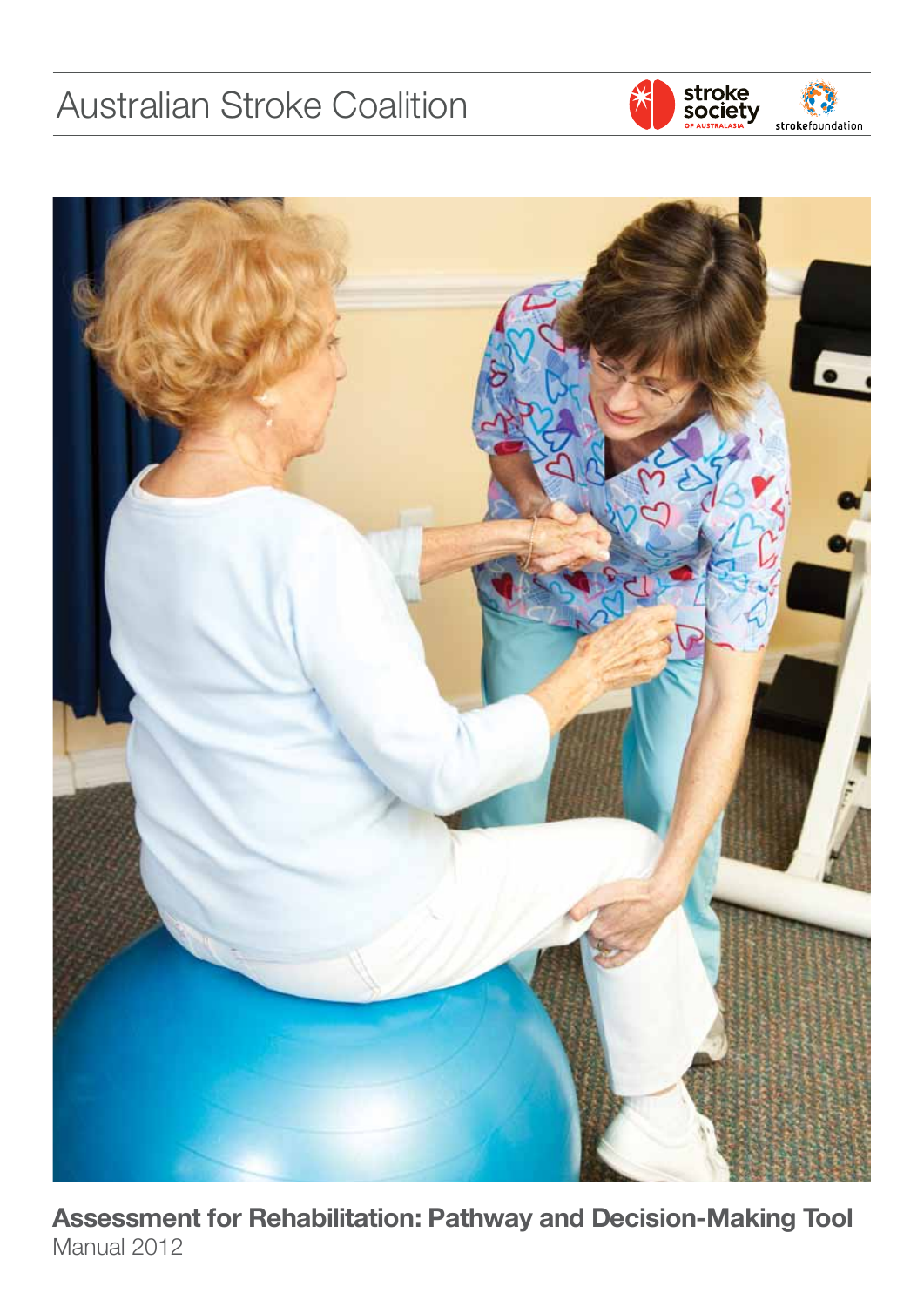# About the Australian Stroke Coalition

The Australian Stroke Coalition (ASC) was established in 2008 and is an alliance of organisations and groups working in the stroke field, such as clinical networks and professional organisations and colleges.

The group is galvanised by their common mission to improve stroke care, reduce duplication amongst groups and strengthen the voice for stroke care at a national and state level.

The ASC achieves this by setting agreed priorities annually in the following six identified priority areas:

- 1. Acute stroke including TIA, thrombolysis and stroke unit care.
- 2. Rehabilitation.
- 3. Community.
- 4. Workforce, training and professional development.
- 5. Data and quality improvement.
- 6. E-health.

Through the work of the ASC membership including the working groups and project teams, the ASC provides a critical communication link between organisations and their members regarding stroke care in Australia

### *Acknowledgements*

The ASC gratefully acknowledges the financial assistance provided by the Department of Health, Queensland for the design and production of this resource. The ASC also acknowledges the National Stroke Foundation who provides secretariat support to the ASC and the work of Kevin Pyle and Cassie Moore in the production of this resource.

### *Suggested citation*

Australian Stroke Coalition Rehabilitation Working Group. Assessment for Rehabilitation: Pathway and Decision-Making Tool 2012. Melbourne, Australia.

#### © Australian Stroke Coalition 2012.

The text of this document may be reproduced free of charge for non commercial use in any format or medium providing that it is reproduced accurately and not in a misleading context.

The material must be acknowledged as Australian Stroke Coalition copyright and the document title specified. Where third party material has been identified, permission from the respective copyright holder must be sought.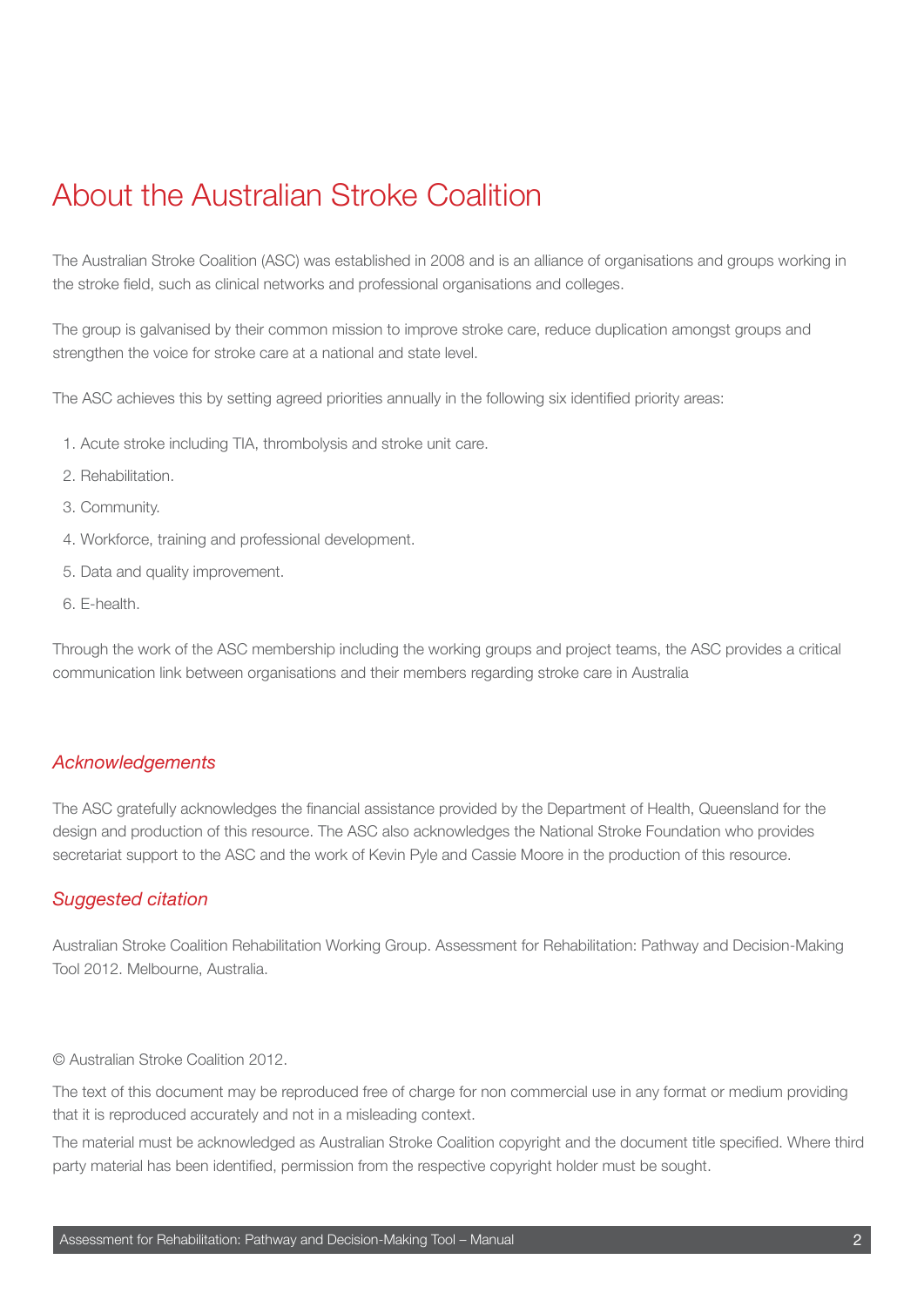# **Contents**

| About the Australian Stroke Coalition                   | $\sqrt{2}$     |
|---------------------------------------------------------|----------------|
| 1.0 Background                                          | $\overline{4}$ |
| 2.0 Aims                                                | $\overline{4}$ |
| 3.0 Assessment for Rehabilitation: Pathway              | $\sqrt{5}$     |
| 4.0 Assessment for Rehabilitation: Decision-Making Tool | 7              |
| 4.1 Part A: Domain                                      | 8              |
| 4.2 Part B: Participation                               | 9              |
| 4.3 Part C: Environment                                 | 10             |
| 5.0 Implementation methods to promote uptake            | 12             |
| Appendices                                              |                |
| 1 - Working group representatives                       | 13             |
| 2 - Assessment for Rehabilitation: Pathway              | 14             |
| 3 - Assessment for Rehabilitation: Decision-Making Tool | 15             |
| 4 - Examples                                            | 17             |
| 5 - Generic rehabilitation plan                         | 21             |
| Frequently asked questions                              | 23             |
| <b>References</b>                                       | 25             |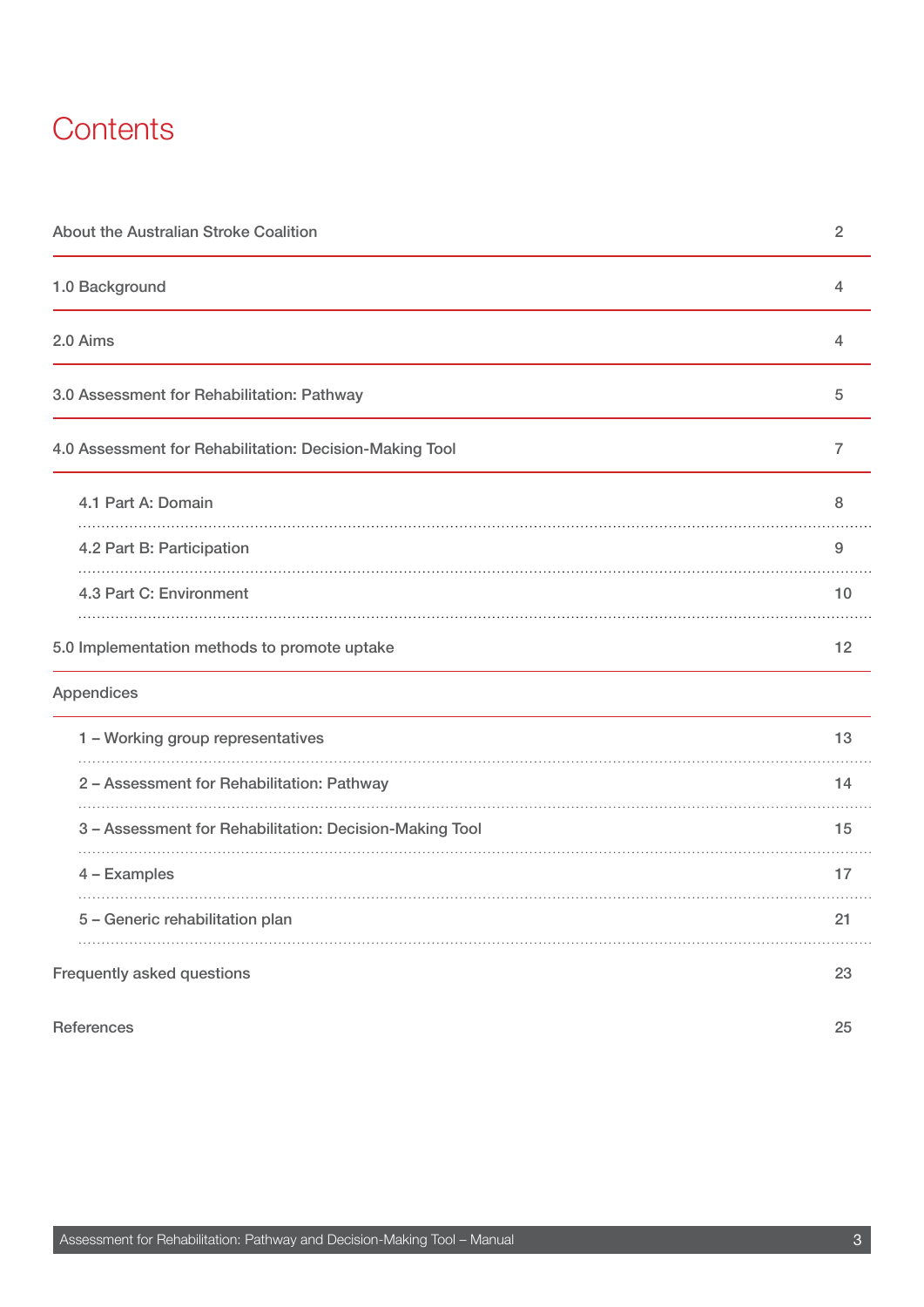# 1.0 Background

The Australian Stroke Coalition (ASC) Rehabilitation Working Group (a national multi-disciplinary group set up in 2009) developed the Assessment for Rehabilitation: Pathway and Decision-Making Tool with input from the South Australian (SA) Stroke Network Rehabilitation Working Group. Members of the working groups are listed in Appendix 1.

These groups were given the task of developing a comprehensive process to ensure fair and accountable decision making when assessing patients in acute care for stroke rehabilitation. This involved an extensive survey of current best practice in stroke units across Australia and a systematic search of the literature to determine evidence for decision making about the rehabilitation needs of people with stroke. A summary of this research is available on the ASC website at

www.australianstrokecoalition.com.au

The rehabilitation literature, internationally and within Australia, consistently demonstrates that the assessment of people with stroke for rehabilitation is not performed routinely. Data from the National Stroke Audit reveals that less than 50% of people with stroke are assessed for rehabilitation. Further, the processes for assessment are highly variable, are inconsistent between individual assessors<sup>1</sup>, are often based on non-clinical factors<sup>2</sup> or are based on clinical factors that do not have a relationship with rehabilitation outcomes or capacity to improve.<sup>3</sup> Assessment processes are poorly documented, which supports the view that assessment and decision making is likely to be ad hoc and potentially unfair.

Based on consultations with consumers and health professionals and pilot surveys, it appears that people with stroke may be rejected (or never considered) for rehabilitation because of age, the inability of rehabilitation services to cater for their co-morbidities or severity, the fact that they lived alone prior to the stroke, their potential for longer stay or poor relationships between service providers. Inappropriate early discharge to highdependency aged care facilities or 'cherry picking' of mild presentations for rehabilitation are the anecdotal effects of discriminatory practices. Further to this, people may be assessed as 'not likely to benefit from rehabilitation' when the reality is that an appropriate service is not available.

As we cannot predict with confidence at onset how much function can be recovered after stroke, it is best practice to arrange for expert assessment for rehabilitation for all stroke survivors (apart from those specified under exceptions in the Decision-Making Tool), and to produce an individualised rehabilitation plan for each patient.

# 2.0 Aims

The Assessment for Rehabilitation project began with the aim of producing clear processes to ensure **all stroke survivors in Australia are assessed for rehabilitation**, and in a manner which is:

- Accountable and transparent.
- Fair and consistent.
- Timely.
- Based on the person's needs in the first instance, rather than service availability.
- Considers the whole person.
- Inclusive of the opinions of the whole team, which includes the person and the family (significant others).
- Based on the best available evidence.
- Aspirational.

### The overall goal is **everyone with stroke receives an assessment for rehabilitation.**

To achieve this goal, the working groups devised a rehabilitation Pathway with recommended processes and an appropriate Decision-Making Tool.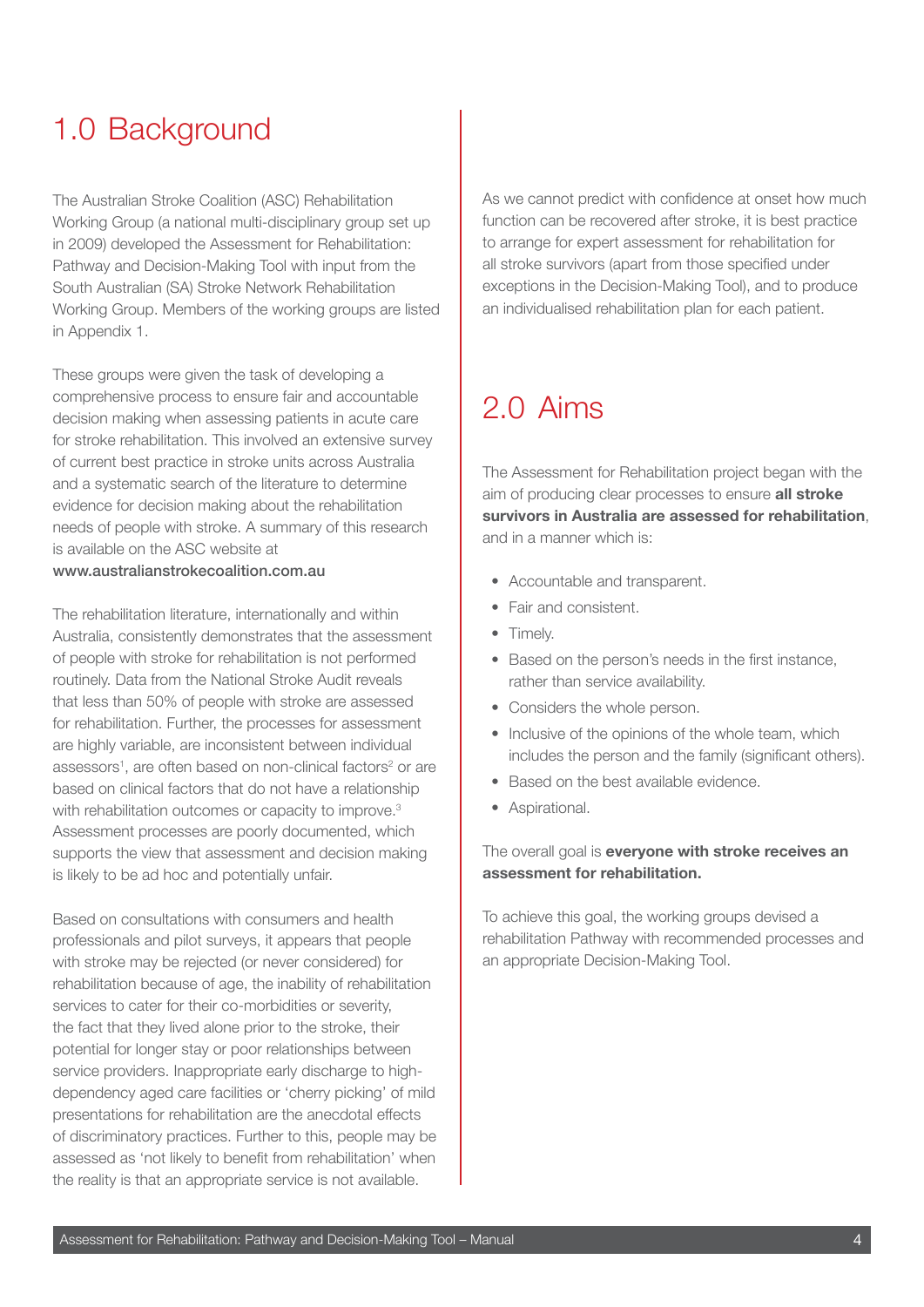# 3.0 Assessment for Rehabilitation: Pathway

The Assessment for Rehabilitation: Pathway (Appendix 2) is the recommended model for assessment that is based on the evidence and pilot work at stroke units across Australia.

The literature review failed to identify any clear indicators (clinical or otherwise) that could be used to definitively confirm someone as ineligible or unlikely to benefit from rehabilitation.

**Based on this, it is recommended that all stroke survivors be considered for rehabilitation unless they meet one of four exceptions (Table 1).**

### Table 1.

## Exceptions to rehabilitation (based on consensus opinion)

- 1. Return to pre-morbid function: Stroke survivor has made a full recovery in all aspects including physical, emotional, psychological and cognitive. This would be determined by the Decision-Making Tool indicating no areas of need.
- 2. Palliation: Death is imminent; refer to the palliative care team.
- 3. Coma and/or unresponsive, not simply drowsy: Determined by criteria for minimally responsive, i.e. responds to stimuli meaningfully as able.
- 4. Declined rehabilitation: Stroke survivor does not wish to participate in rehabilitation.

If the stroke survivor meets any of these exceptions, they should be monitored regularly to evaluate whether the exception is ongoing (i.e. they have residual difficulties that only became apparent on returning home or to work, the stroke survivor has emerged from coma or they have changed their mind and now wish to undergo rehabilitation).

As the literature supports that all stroke survivors can benefit from rehabilitation – and there is no evidence that particular groups do not benefit from rehabilitation – the default is that all stroke survivors should receive rehabilitation unless an exception applies. (Please refer to the ASC website for the literature review summary.)

Once exceptions are considered, the next decision is to determine the rehabilitation **setting** and the degree and nature of rehabilitation (**domains**).

The rehabilitation setting should be determined by:

- Client preference and need, i.e. ability to function in their own versus an alternate environment.
- Expert opinion.
- Best available evidence.

This process provides flexibility and is inclusive. Where it is not possible to make a decision based on these factors, it is recommended that services maintain a record of this for future service development.

Using the Assessment for Rehabilitation: Decision-Making Tool assists in determining where rehabilitation occurs. This requires analysis of where the identified needs are best met for the various domains, that is, whether the stroke survivor can be managed at home, in the community/outpatients or in an inpatient (IP) setting. The Decision-Making Tool can be used to formulate the **Rehabilitation plan** and should form the basis for all subsequent reviews.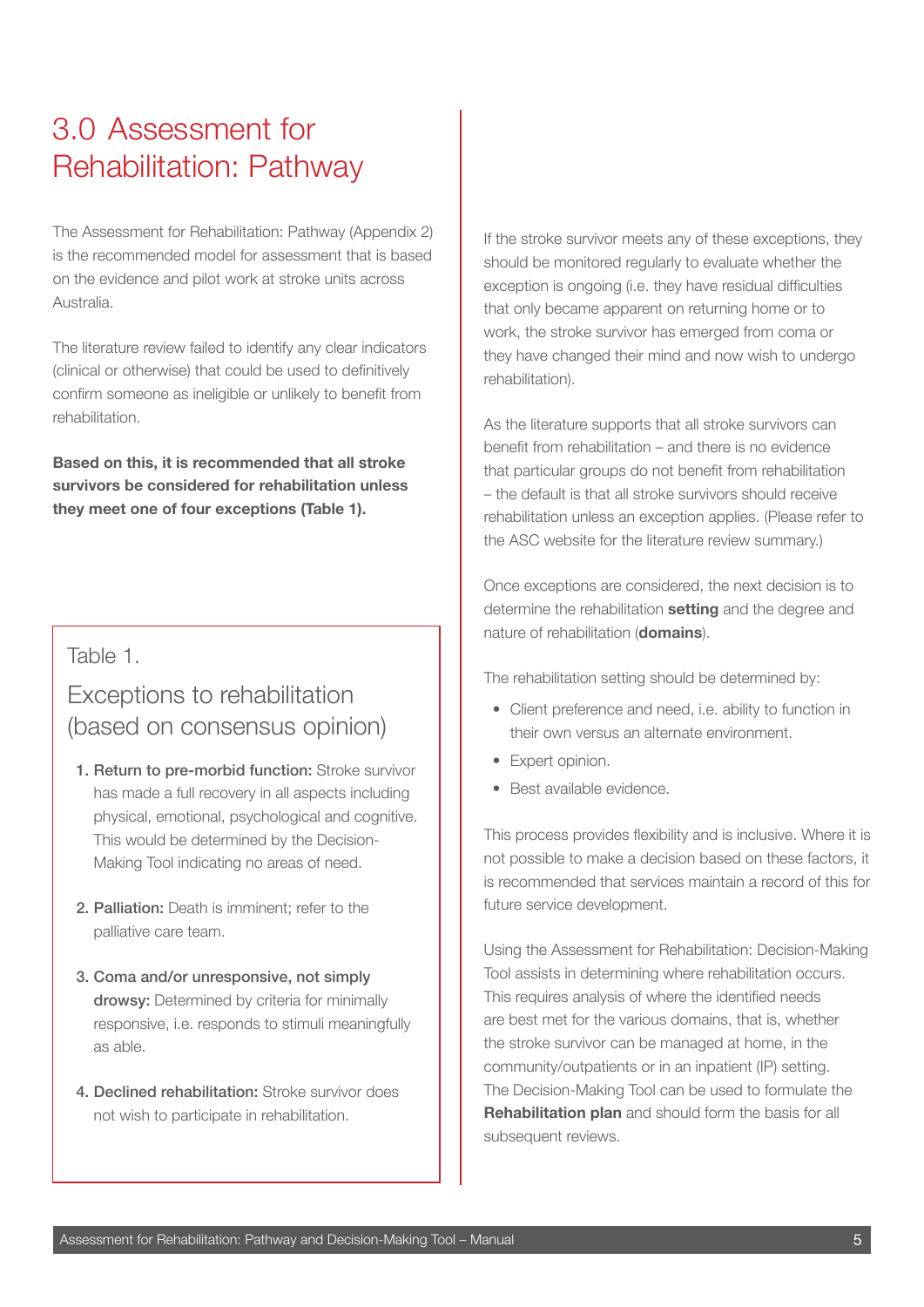The evidence supports that early supported discharge to home is preferable where possible. The aim for discharge (transition) is for the stroke survivor to return home either directly from the stroke unit with early supported discharge OR via an inpatient rehabilitation unit. Early supported discharge presumes access to rehabilitation either at home or as an outpatient or day patient as appropriate. Home may be a residential aged care facility and, if there is no access to rehabilitation and other necessary resources in the aged care facility, then the stroke survivor may access the other options for rehabilitation such as rehabilitation in the home, or outpatients or day hospital rehabilitation services.

Feedback from the pilot sites confirms that the Assessment for Rehabilitation: Pathway and Decision-Making Tool can be used to structure discussions about options for the stroke survivor, particularly with the family. Some pilot sites also found it useful to give the tool to the stroke survivor/family. Sites are encouraged to use the tool within their local processes while maintaining the concepts within the tool, which are based on best practice evidence.

## Special needs and cautionary flags

To fulfil the aims of fairness and evidence-based care, the following are included as part of the tool as flags for special needs. These flags are not valid criteria for exclusion from rehabilitation and a needs-based assessment. They may indicate the need for referral to specialist areas such as psychiatry or other government departments such as housing.

## Summary of recommended Assessment for Rehabilitation

### 1. Consider exceptions.

- If exceptions record exception and establish a process for monitoring and reassessment
- If no exceptions apply Assessment for Rehabilitation: Decision-Making Tool (see Appendix 3)

## 2. Assess for rehabilitation

- Use the Decision-Making Tool within the first week of admission – The pilot results suggest commencing the process 48 hours after admission to help guide patient management. Update the tool during multi-disciplinary team (MDT) and family meetings.
- Consider and record the current level of function within all domains specified in the tool with input from MDT.
- Consider and record whether rehabilitation is indicated for the domain and whether the level of management required can be provided at home or within an inpatient setting. If even one domain requires an inpatient environment then transfer to inpatient rehabilitation. If **no**  domains require management in inpatient then transfer home with referral to relevant services such as outpatients, day hospital and/or rehabilitation in the home.

### Table 2.

## Flags for special needs

- Pre-morbid conditions
- Severe cognitive impairment
- High levels of medical or surgical acuity
- Non-compliance
- Decreased pre-morbid function
- Decreased social support
- Double incontinence
- Decreased engagement or apathy or ambivalence
- Somatoform disorders
- Decreased accommodation options
- Co-morbidities (especially those associated with ageing)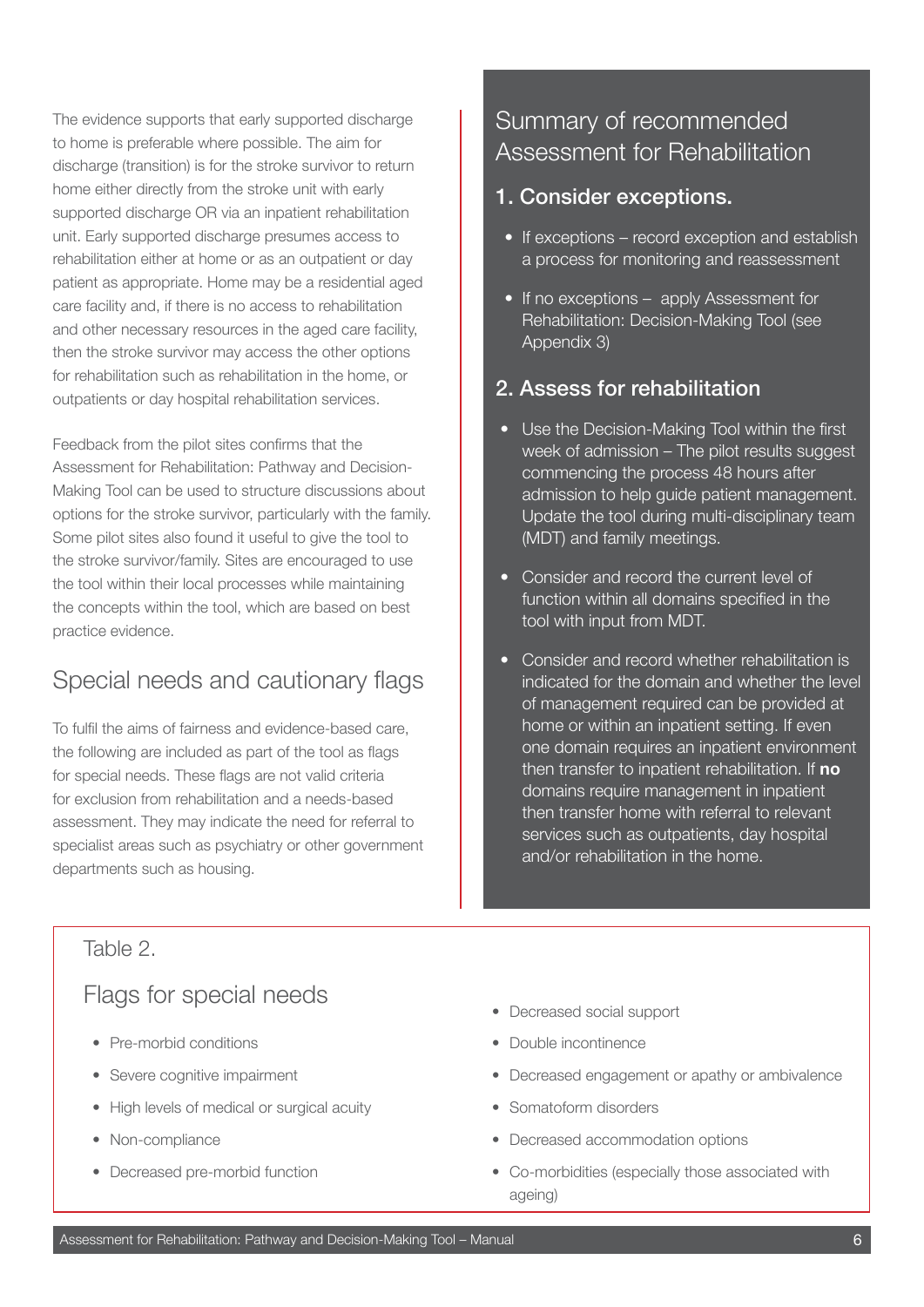# 4.0 Assessment for Rehabilitation: Decision-Making Tool

## Process and personnel

The Decision-Making Tool should be used in stroke units, but it can be used in other settings. MDT members should complete the sections relevant to their practice. The tool can be completed at a meeting with the MDT and the family. Alternatively, it can be completed at ward rounds, formal or informal review meetings or within other local processes. If the Decision-Making Tool is completed during the stroke unit stay, then this meeting should be within the first one week of admission. The completed tool can form the basis for team communications as well as communication with the family and it should be updated throughout the inpatient stay. Feedback from the pilot indicates the tool can take up to 30 minutes to complete for each stroke survivor when learning to use it. Once the concepts and process are understood, the tool can be completed within 10 minutes, especially if it is done within a team meeting, which makes it easier to gather information. The use of brief comments and a checklist minimise the time required.

The environment and participation sections generally only need to be completed on admission and checked at discharge as they are unlikely to change (see below for further information).

The tool is recommended for use as a simple summary for external personnel (e.g. visiting rehabilitation specialists or discharge liaison staff).

We acknowledge that local documentation practices differ greatly, therefore the tool can be modified or adapted to suit local requirements. It is important to ensure the intent and integrity of the tool is preserved.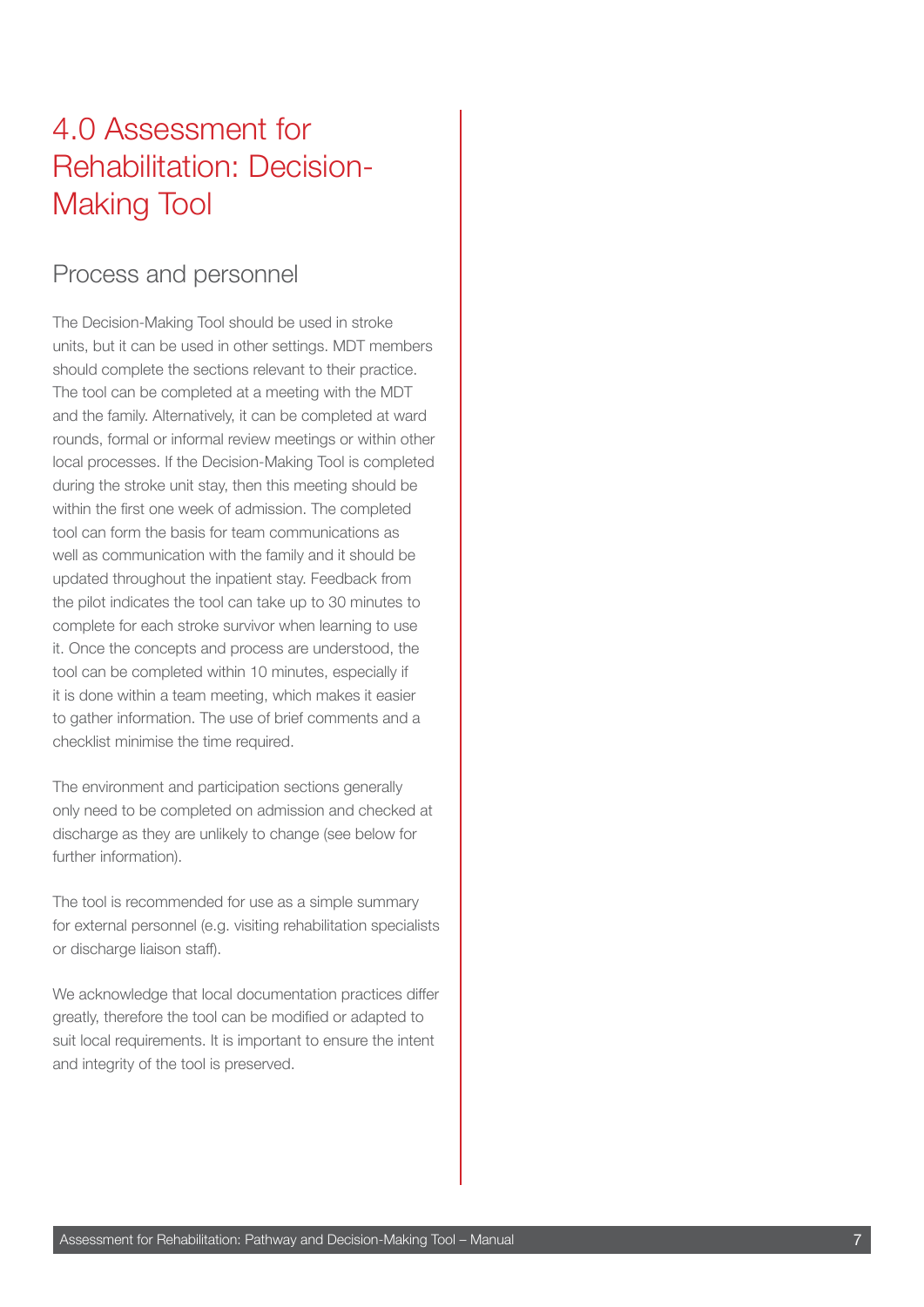# 4.1 Part A: Domain

This section of the tool lists the key domains of interest for people with stroke, their significant others and service providers. It focuses on the domains relevant for the person with stroke and their support, rather than being based on disciplines. The domains are described below.

### **Current level of function**

In this column, you should describe each domain in terms of the person's CURRENT level of function and need (i.e. at time of assessment for rehabilitation).

For example, in the 'Specialty needs' domain, you may indicate that the person has an in-dwelling catheter (IDC) that requires nursing support twice a day or they may self-manage the IDC.

In addition to brief notes, you can indicate the level of independence using I (independent), A (light or minimal support, including supervision) or D (significantly dependent, moderate to maximal support).

### **Rehabilitation indicated**

You should use this column to indicate whether the domain requires further rehabilitation.

### **Management level**

You should indicate whether the domain can be managed in the home or inpatient setting. For activities of daily living (ADLs), for example, you might indicate:

- Home: the person needs assistance to shower, but this can be provided appropriately at home with domiciliary care visiting 4 times per week
- Inpatient: the person needs assistance to go to the toilet and this can only be achieved in an inpatient setting as there is noone at home to assist.

#### **Decision questions**

These questions allow you to determine where the needs identified in the domains table are best met – home or inpatients.

Practically, if there is even one major domain that requires an inpatient environment to provide that level of support, then that becomes the rehabilitation destination. However, the overarching intention of the tool is that wherever possible the destination should be home and rehabilitation should be provided in that context (i.e. in the home as well or at a day hospital or outpatient clinic).

If the environment or rehabilitation service is recommended at one level but is not available due to bed shortages etc. (i.e. factors not related to the person with stroke themselves) this should also be noted to enable an ongoing gap analysis in service provision.

The decision is guided by these questions:

- **• Decision = Where highest need can be met?**
- **• Or Rehabilitation not indicated (circle exception): full recovery/palliative/declined/non-responsive.**
- **• Optional: Are the rehabilitation services that were matched to the needs of the PWS able to be provided? If not, what services are not available and why?**

Examples of how the tool can be filled in are included as Appendix 4.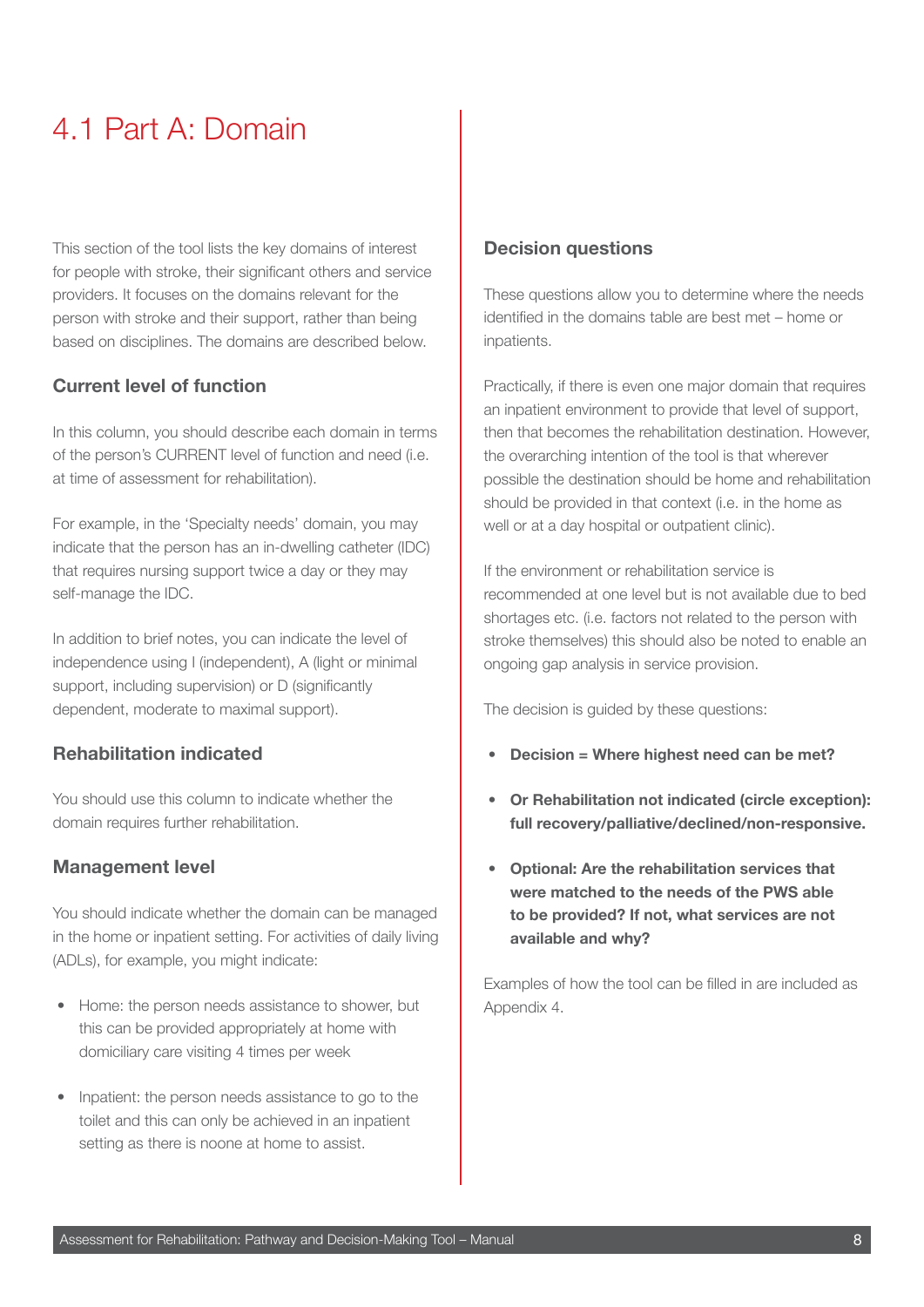## Specific domains:

**Specialty needs (e.g. IV, PEG etc):** Does the person need to have treatment that requires medical staff or nursing staff to administer: e.g. IV or PEG procedures, specific skin integrity management etc.

**Swallowing:** An indication of current level of safe and effective swallowing. Include techniques used and aids.

**Hydration and nutrition:** This may overlap with specialised medical or nursing needs for augmented or supplementary processes and also encompasses adequate *knowledge* of nutrition and hydration needs.

**Continence:** What is the level of continence (bladder and bowel)? What is required for effective toileting? Are any aids required for maximising independence? This may overlap with medical and nursing needs or with ADLs.

**Mobility:** What is the level of in/dependence for mobility tasks including moving from one position to another (transfers), walking indoors or outdoors? Are they susceptible to falls? Do they use a wheelchair or other mobility aids?

**ADLs:** Use this section to consider all activities of daily living, personal and instrumental. For each relevant activity, briefly note the level of in/dependence with special attention to personal ADLs such as toileting, dressing etc. Participation restrictions *(such as domestic, vocational and social/recreational roles)* are noted in section B.

**Eating and drinking:** Does the person need assistance in the physical task/s of feeding and drinking, as distinct from hydration and nutrition which is specifically about actual intake?

**Communication:** What level of communication is possible – both receptive and expressive?

**Cognition:** Cognition includes a general description of higher cortical function and executive function. This includes attention, memory and problem solving. **Insight**  must also be considered in this domain i.e. 'Client's Perception' of their current status and ability to recover, their expectations. Note their consent to participate in rehabilitation.

**Alertness and engagement:** Consider the level of alertness and/or arousal function when determining rehabilitation. Engagement may also be considered in the behavioural or emotional domain.

**Vision, sensory systems and perception:** Use this section to note level of function in the visual and other sensory systems. Perceptual issues can also be noted here – all indicating the impact on functioning (e.g. requires eye patch for safe mobilising etc).

**Behaviour:** Consider any behavioural issues that may influence decision making and ultimately the nature of rehabilitation. The full spectrum of behaviours should be considered from passivity through to aggression. There may be overlaps with the emotional domain.

**Emotional:** This domain covers the emotional status of the person and includes mood, depression and denial along with other determinates of emotional well being. This area is critical in decision making, e.g. their emotional well being may influence their rehabilitation and being at home may increase their ability to recover more quickly. Another consideration is to allow the person to have an overnight stay at home during inpatient rehabilitation if it means their emotional well being will benefit. Also give consideration to carer support if overnight stays are recommended.

**Need for assistance/support from carer:** This refers to the overall impact of any residual areas of limitation on the person and their significant others. Who supplies the assistance and assumes the majority of the burden of care? Carer support is an important part of determining where rehabilitation can be undertaken. The carer must have access to assistance with all domains identified above (e.g. toileting, showering, personal care and instrumental ADLs where required for the person to undertake rehabilitation at home). This includes ensuring the ability to provide the level of care is sustainable.

**Other:** There may be other important considerations when determining where rehabilitation needs to be undertaken, e.g. sexuality, driving, hearing etc.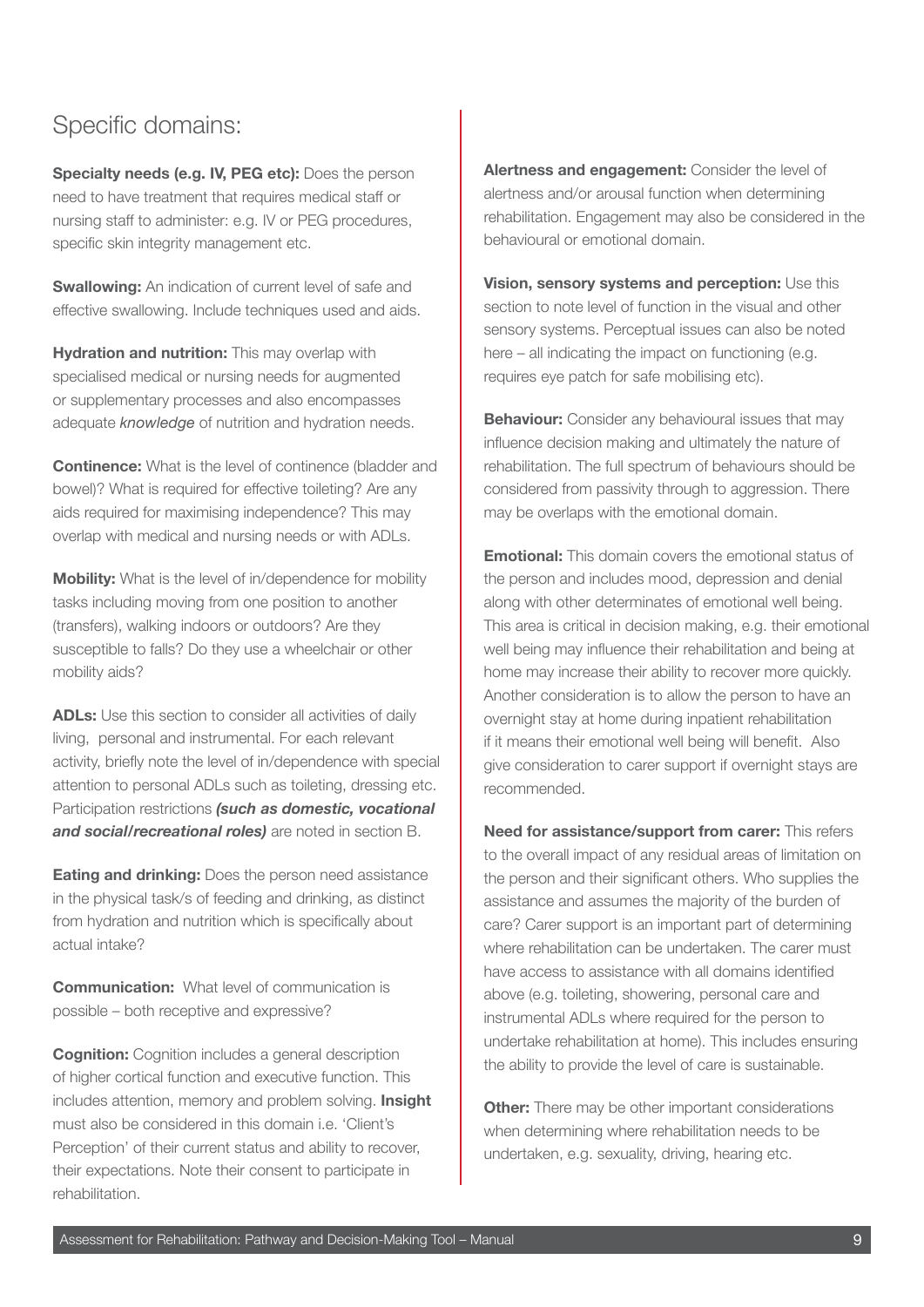# 4.2 Part B: Participation

The participation section allows you to document previous roles (level of participation). Consistent with the World Health Organisation's International Classification of Functioning, Disability and Health (ICF) framework, this includes vocational role/s, social and recreational or may include domestic roles such as parenting, care giver etc.

| Participation<br>consistent with ICF<br>Framework) | Role/s pre-stroke | Need for<br>rehabilitation/intervention?<br>Y/N and if yes plan |
|----------------------------------------------------|-------------------|-----------------------------------------------------------------|
| <b>Domestic</b>                                    |                   |                                                                 |
| <b>Vocational</b>                                  |                   |                                                                 |
| <b>Recreational</b>                                |                   |                                                                 |
| <b>Social</b>                                      |                   |                                                                 |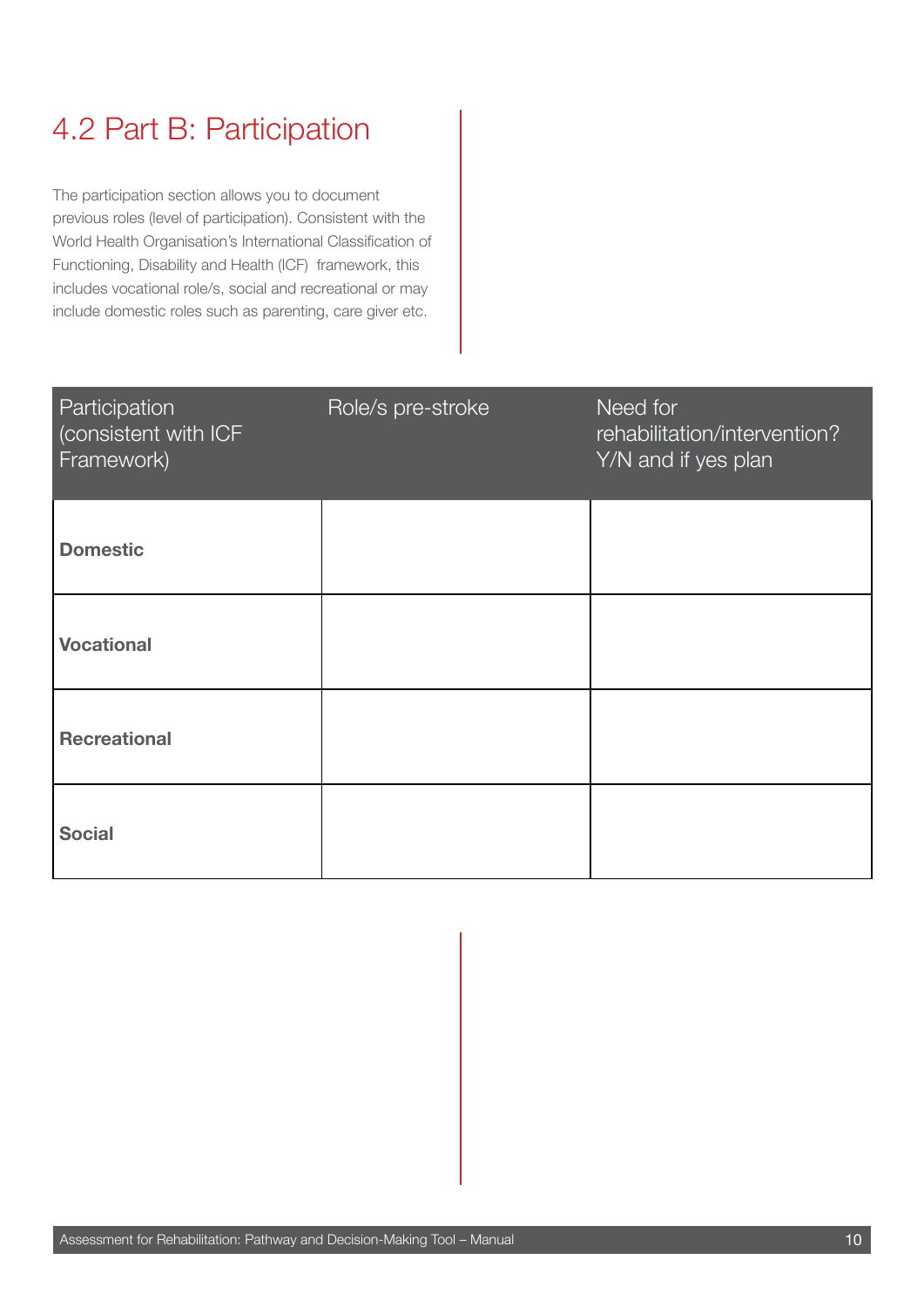# 4.3 Part C: Environment

You should use the environment table to document background information relevant for rehabilitation for subsequent referral and to reduce duplication of assessment.

| Environment     | Pre-stroke (note barriers<br>and facilitators) | Need for intervention?<br>Y/N and if Yes – plan? |
|-----------------|------------------------------------------------|--------------------------------------------------|
| Home            |                                                |                                                  |
| <b>Extended</b> |                                                |                                                  |

**Home:** In this section, you should describe the prestroke home environment. This includes the nature of the person's pre-existing home (type and rental/owned), locale and proximity, physical environment in terms of access inside and outside for all key areas (particularly bathroom). You should also include a description of the people who reside in the home and their relationship and level of availability for support for the person with stroke (this overlaps with support of carer in the domains of 4.1.)

**Extended:** This section allows you to note details about the extended environment of the person, such as those relevant for their previous roles (Participation – see above) such as work environments, social environments and the ease of access and other facilitators/barriers. You can also list pre-existing formal supports and informal supports (people) from outside of the home.

Parts A–C form the rehabilitation assessment and a rehabilitation plan can emerge from the completed document. Appendix 5 includes an example of a generic rehabilitation plan with prompts for goal setting and progress from the Australasian Rehabilitation Outcomes Centre (AROC) that can be used as another structured tool.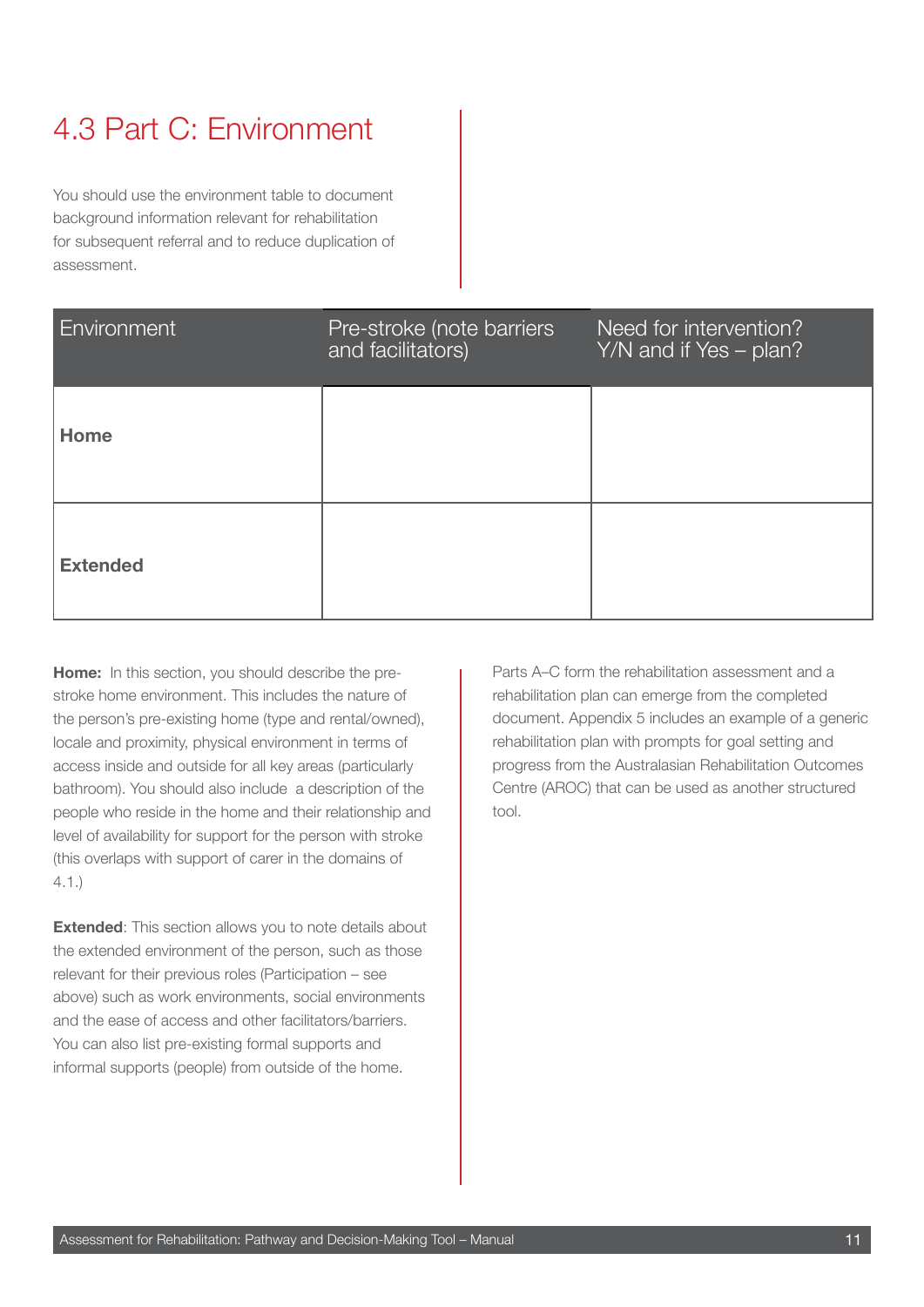# 5.0 Implementation methods to promote uptake

The goal for implementation is for every stroke unit to use the Assessment for Rehabilitation: Pathway and Decision-Making Tool. The implementation method will be tailored according to each site and the relevant discipline/s at that site.

### **Raise awareness**

- ASC newsletter.
- Professional discipline newsletters.
- Professional conferences and meeting/study days.
- Clinical networks (newsletters, forums and workshops).
- ASC, SSA and NSF website.
- Posters, abstracts, workshops at conferences (SSA and SmartStrokes, Australasian Faculty of Rehabilitation Medicine).

### **Education**

- Use different delivery methods and local champion/s, people on the ground to educate and deliver with support from the ASC working group.
- All stroke units will be supplied with:
	- Manual.
	- Tool.
	- Access to a webinar or podcast.
	- PowerPoint presentations.

## Evaluation

As part of implementation, several modes of evaluation may be incorporated. Some aspects of these processes will form part of a PhD project (auspiced by University of South Australia and with input from NSF/ASC) and others may require funding.

The basic level of evaluation will be quality assurance based, using process indicators for the uptake of the pathways. An indication of the success of the project in the long term will be the NSF National Stroke Audit (number of people assessed for rehabilitation). In the short term, sites can perform their own evaluation using the most basic process indicator obtained by case note audit:

• Has the person received a documented assessment for rehabilitation? Yes/No

Further qualifiers may include:

- Has a team meeting been held to discuss the assessment for rehabilitation and decision? Yes/No
- Has the family been involved in this? Yes/No
- Has the rehabilitation destination recommended been achieved? Yes/No

Formal site evaluations will be conducted before, during and after initial implementation, using mixed methods to quantify impact on all stakeholders and explore barriers and enablers to implementation. This actionbased research model will enable evaluation of different approaches at different points in time. This aspect of evaluation will occur at all South Australian sites and volunteer (opt-in) sites from other states (PhD project – UniSA) and will be conducted as a cluster randomised controlled trial with process indicators as the outcomes.

An alternate formal evaluation that may entail more tightly controlled research conditions (randomised control trial) to evaluate the effectiveness at a selected site/s in Victoria and using patient outcomes may take place (requires funding).

For further information contact Susan Hillier susan.hillier@unisa.edu.au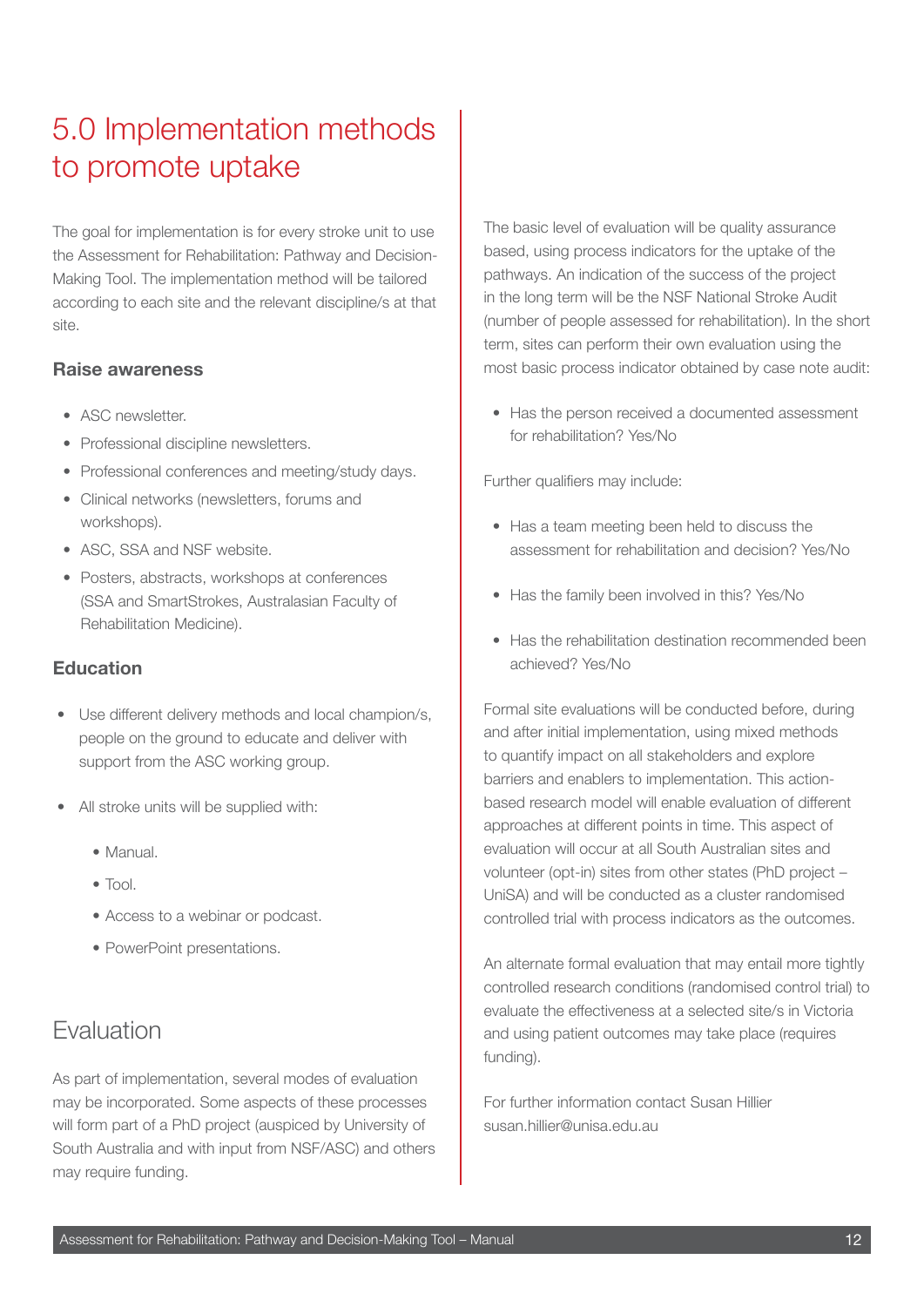# Appendix 1 – Working group representatives

## Australian Stroke Coalition Rehabilitation Working Group Members

Dr Geoff Boddice, Dr Greg Bowring, Ms Cindy Dilworth, Dr David Dunbabin, Dr Steven Faux, Dr Howard Flavell, Ms Megan Garnett, Dr Erin Godecke, Dr Kong Goh, Dr Andrew Granger, A/Prof Susan Hillier (Chair), Ms Sandra Lever, Ms Alison Lunt, Dr Natasha Lannin, Mr Bill McNamara, Ms Jill McNamara, Mr Chris Price, Ms Frances Simmonds, Ms Leah Wright.

## SA Stroke Network Rehabilitation Working Group Members

Susan Hillier (Chair), Jodie Aberle, Peter Anastassiadis, Kelli Baker, Elizabeth Barnard, Matt Barrett, Gillian Bartley, Peter Bastian, Maryann Blumbergs, Maree Braithwaite, Jordie Caulfield, Amanda Clayton, Denise Collopy, Maria Crotty, Michelle Curtis, Robyn Dangerfield, Grant Edwards, John Forward, Caroline Fryer, Kendall Goldsmith, Carole Hampton, Peter Hallett, Robyn Handreck, Tony Hewitt, Patricia Holtze, Theresa Hudson, Venugopal Kochiyil, Catherine Lieu, Shelley Lush, Elizabeth Lynch, Annette McGrath, Antonia McGrath, James McLoughlin, Jo Murray, Lee O'Brien, Debra Ormerod, Elizabeth Sloggett, Sally Sobels, Yvonne Tiller, Roly Vinci, Anne Walter, Lauri Wild, Brad Williams, Cathy Young.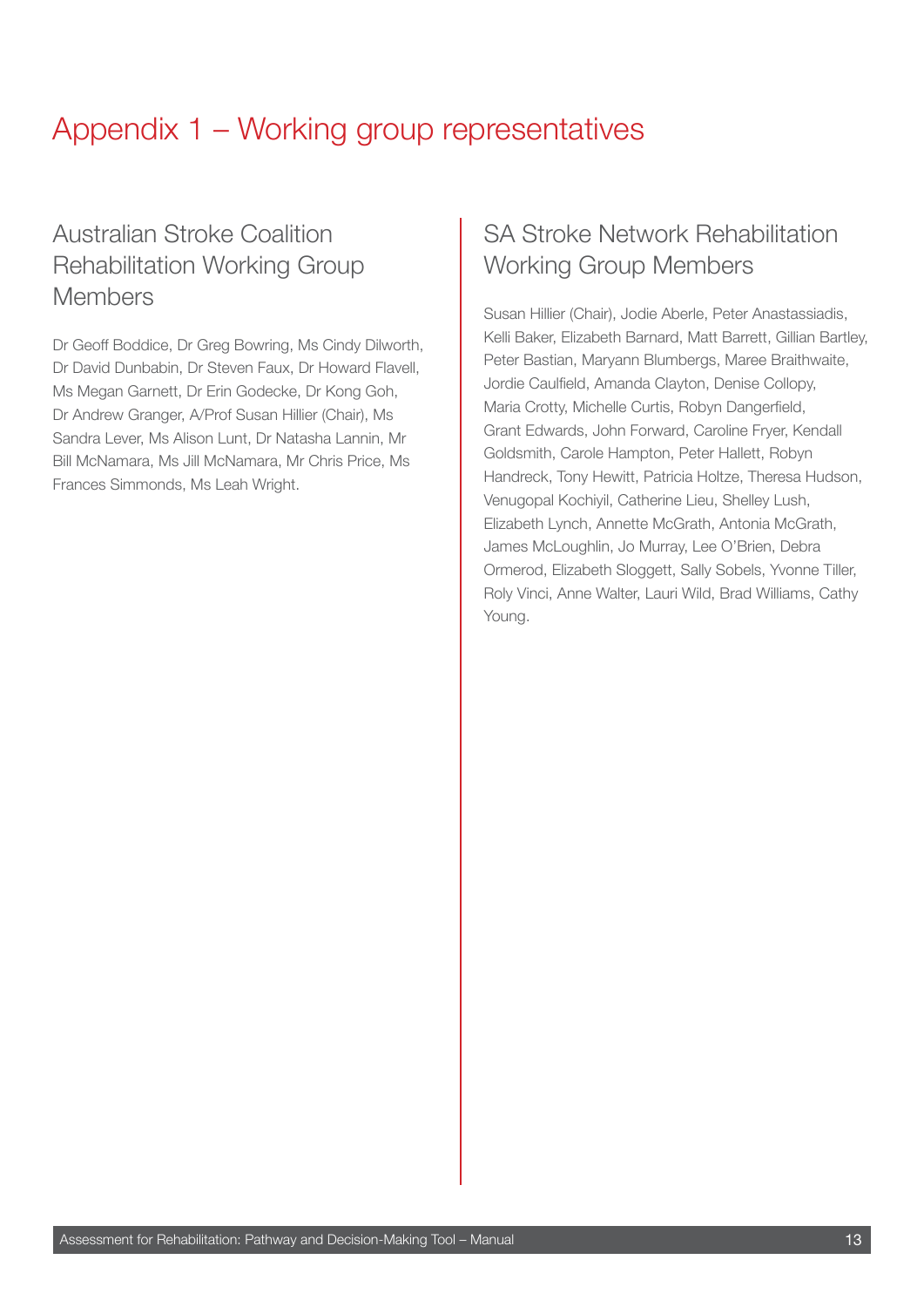# Appendix 2 – Assessment for Rehabilitation: Pathway



## Flags for special needs

- Pre-morbid conditions
- Severe cognitive impairment
- High levels of medical or surgical acuity
- Non-compliance
- Decreased pre-morbid function
- Decreased social support
- Double incontinence
- Decreased engagement or apathy or ambivalence
- Somatoform disorders
- Decreased accommodation options
- Co-morbidities (especially those associated with ageing)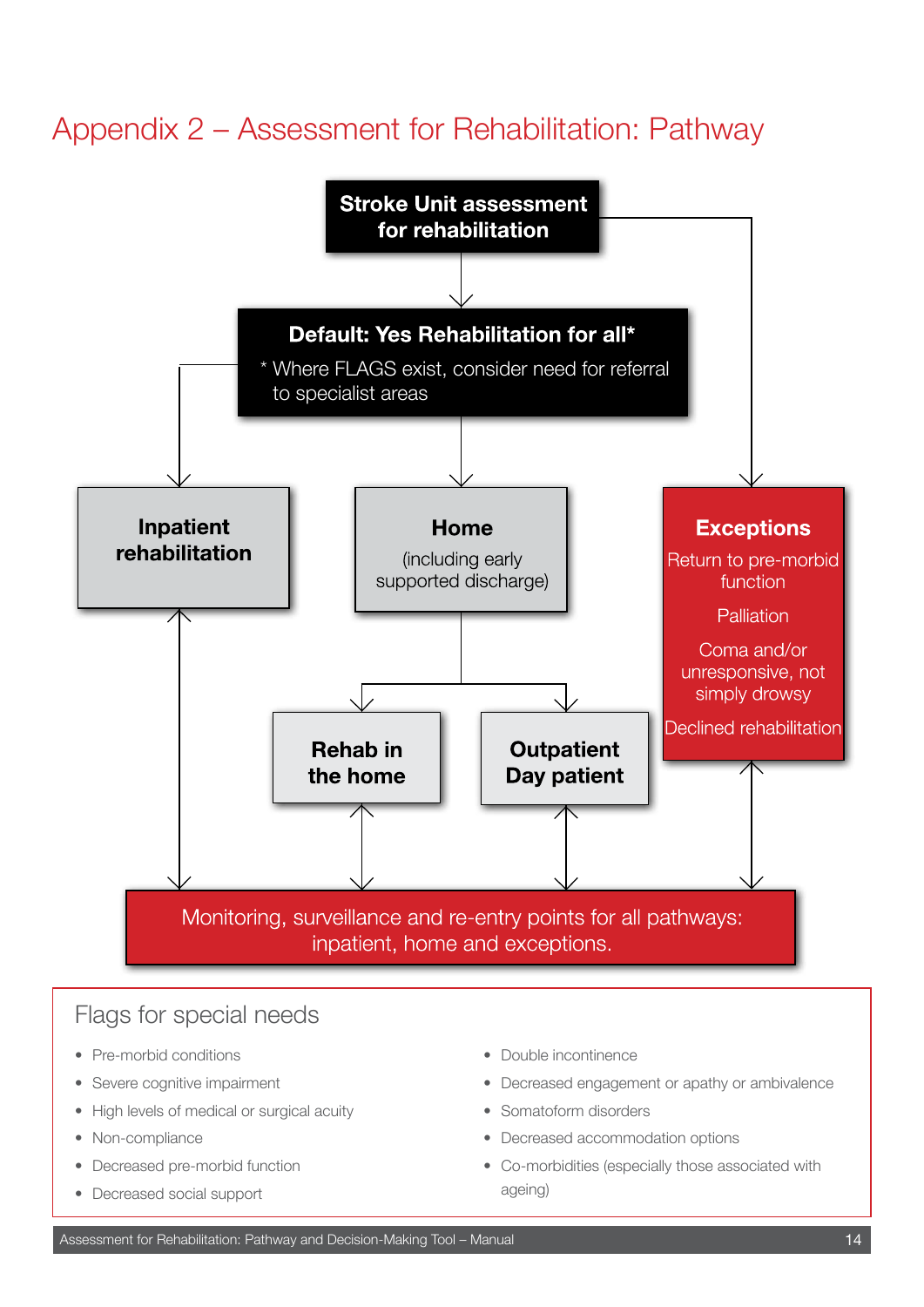# Appendix 3 – Assessment for Rehabilitation: Decision-Making Tool

## Assessment for Rehabilitation: Decision-Making Tool

#### **Name and history:**

Date of completion: Completed by:

|                                                                  |                                                           | <b>Rehab</b>       | Management level available at: |           |                 |
|------------------------------------------------------------------|-----------------------------------------------------------|--------------------|--------------------------------|-----------|-----------------|
| Domain                                                           | Current level of function<br>(brief description plus IAD) | Indicated<br>(Y/N) | Home                           | Inpatient | <b>Initials</b> |
| Specialty needs<br>(e.g. IV, PEGS)                               |                                                           |                    |                                |           |                 |
| Swallowing                                                       |                                                           |                    |                                |           |                 |
| Hydration, nutrition                                             |                                                           |                    |                                |           |                 |
| Continence                                                       |                                                           |                    |                                |           |                 |
| Mobility - transfer, gait                                        |                                                           |                    |                                |           |                 |
| Activities of daily living<br>(incl personal+/-<br>instrumental) |                                                           |                    |                                |           |                 |
| Eating and drinking                                              |                                                           |                    |                                |           |                 |
| Communication                                                    |                                                           |                    |                                |           |                 |
| Cognition, insight                                               |                                                           |                    |                                |           |                 |
| Level of alertness,<br>engagement                                |                                                           |                    |                                |           |                 |
| Vision, sensory systems,<br>perception                           |                                                           |                    |                                |           |                 |
| Behaviour                                                        |                                                           |                    |                                |           |                 |
| Emotional, psychological                                         |                                                           |                    |                                |           |                 |
| Need for assistance/<br>support from carer                       |                                                           |                    |                                |           |                 |
| Other                                                            |                                                           |                    |                                |           |                 |

#### **Decision = Where highest need can be met:**

**Or Rehabilitation not indicated (circle exception): full recovery/palliative/declined/non-responsive**

Optional: Are the rehabilitation services that were matched to the needs of the PWS able to be provided? If not, what services are not available and why?

*I=independent; A=light or minimal support (including supervision); D=Significantly dependent (moderate to maximal support)*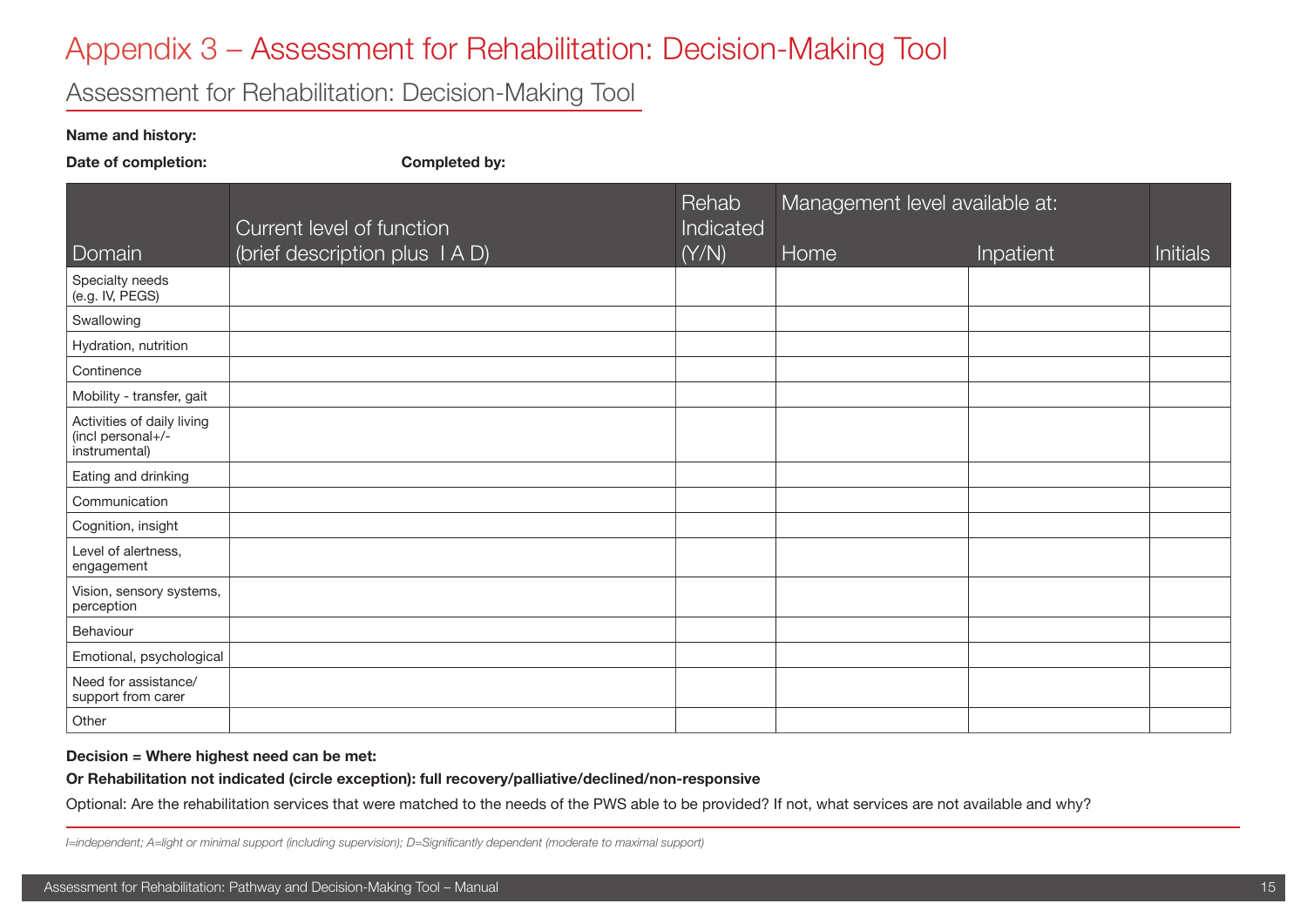| Participation<br>(consistent with<br><b>ICF Framework)</b> | Role/s pre-stroke | Need for rehabilitation/intervention?<br>Y/N and if yes, plan? |
|------------------------------------------------------------|-------------------|----------------------------------------------------------------|
| Domestic                                                   |                   |                                                                |
| Vocational                                                 |                   |                                                                |
| Recreational                                               |                   |                                                                |
| Social                                                     |                   |                                                                |

| <b>Environment</b> | Pre-stroke (note barriers and facilitators) | Need for intervention?<br>Y/N and if yes, plan? |
|--------------------|---------------------------------------------|-------------------------------------------------|
| Home               |                                             |                                                 |
| Extended           |                                             |                                                 |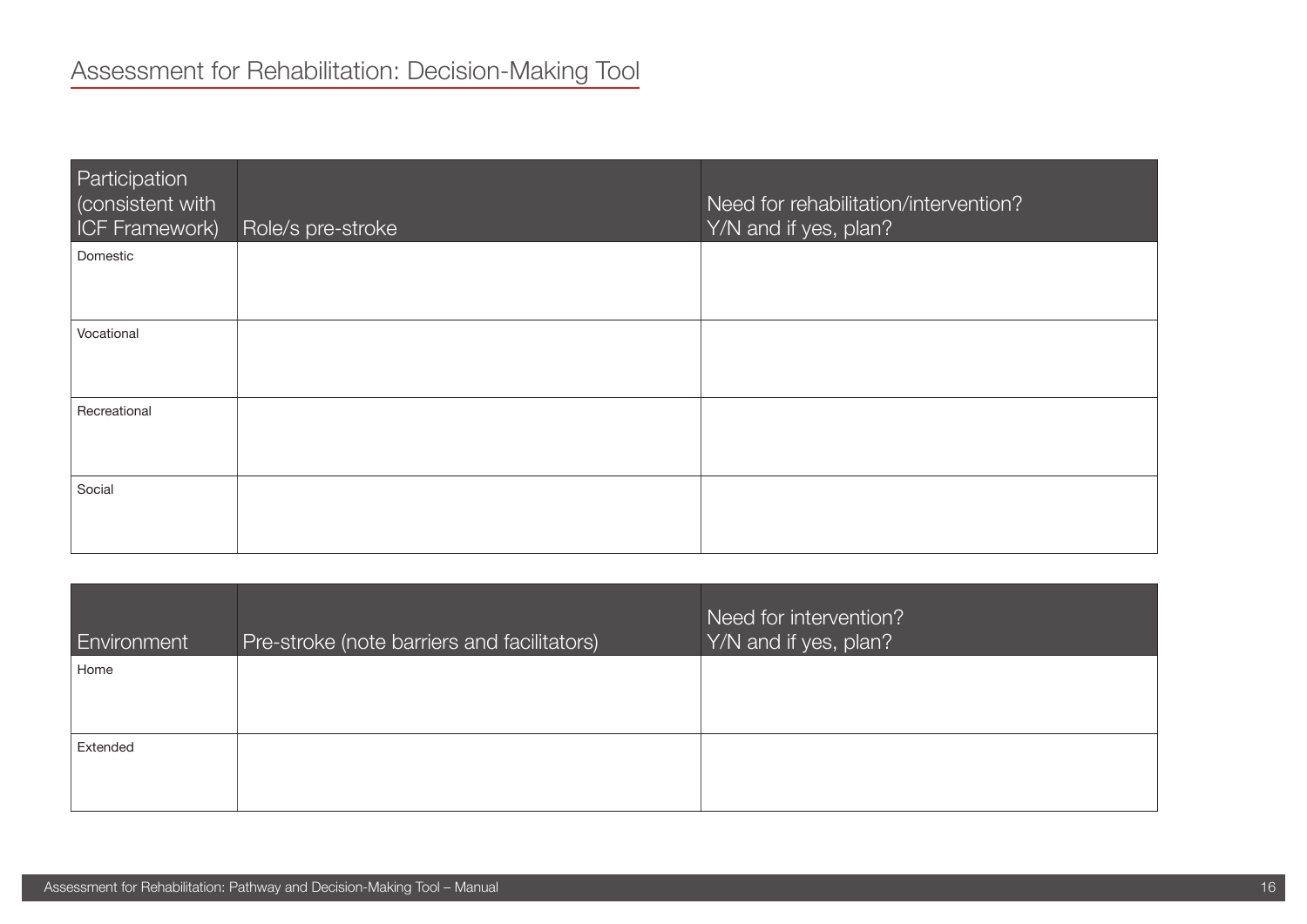# Appendix 4 – Examples

## Assessment for Rehabilitation: Decision-Making Tool

#### **Initials & History: Mr G. Rate; 56yo male; stroke 10th Jan 2011**

| ASSESSITIEHT IVI NEHAVIIILAIJUT. DEVISIVITIVIANITY TVVI<br>Initials & History: Mr G. Rate; 56yo male; stroke 10th Jan 2011<br>Date of completion:<br>17 Jan 2011<br><b>Completed by: T.M. Worker</b> |                                                                                                                                                      |                             |                                                |                  |                 |
|------------------------------------------------------------------------------------------------------------------------------------------------------------------------------------------------------|------------------------------------------------------------------------------------------------------------------------------------------------------|-----------------------------|------------------------------------------------|------------------|-----------------|
|                                                                                                                                                                                                      |                                                                                                                                                      |                             |                                                |                  |                 |
| Domain                                                                                                                                                                                               | Current level of function<br>(brief description plus TAD)                                                                                            | Rehab<br>Indicated<br>(Y/N) | Management level available at:<br>Home         | <b>Inpatient</b> | <b>Initials</b> |
| Specialty needs<br>(e.g. IV, PEGS)                                                                                                                                                                   | D: Support to take meds in evening                                                                                                                   | N                           | Dosette RDNS                                   |                  | <b>ND</b>       |
| Swallowing                                                                                                                                                                                           | I: Full function                                                                                                                                     | N                           |                                                |                  |                 |
| Hydration, nutrition                                                                                                                                                                                 | I: Adequate                                                                                                                                          | N                           |                                                |                  |                 |
| Continence                                                                                                                                                                                           | A: Doubly continent but has urgency – needs to get to toilet quickly                                                                                 | Y (related to<br>mobility)  | Y                                              |                  |                 |
| Mobility - transfer, gait                                                                                                                                                                            | A: Needs S/B standing up from low bed; walking 5m indoors I; needs S/B walking<br>outdoors                                                           | Y                           | Family to help get out of bed, walk<br>outside |                  |                 |
| Activities of daily living<br>(incl personal+/-<br>instrumental)                                                                                                                                     | A: S/B transfers in/out shower; L/A for socks/shoes; otherwise I though slow                                                                         | Y                           | Family to assist morning/night                 |                  |                 |
| Eating and drinking                                                                                                                                                                                  | A: One handed – requires special equipment/time assist with cutting                                                                                  | Y                           | Family to support if necessary                 |                  |                 |
| Communication                                                                                                                                                                                        | A: Receptive: simple one part commands; Expressive: reliable yes/no                                                                                  | Y                           | Family trained                                 |                  |                 |
| Cognition, insight                                                                                                                                                                                   | A: Difficult to assess due to communication; attention for 20-30min; carryover from day<br>to day. Understands effects of stroke and is safe         | Y                           | Family understand                              |                  |                 |
| Level of alertness,<br>engagement                                                                                                                                                                    | I: Able to attend and is motivated to work in rehab                                                                                                  |                             |                                                |                  |                 |
| Vision, sensory systems,<br>perception                                                                                                                                                               | I: Hemianopia resolving                                                                                                                              | Y                           | Monitor at home                                |                  |                 |
| Behaviour                                                                                                                                                                                            | I: Frustrated by communication issues but keen to work                                                                                               |                             | Monitor at home                                |                  |                 |
| Emotional, psychological                                                                                                                                                                             | I: As above                                                                                                                                          | Y                           |                                                |                  |                 |
| Need for assistance/<br>support from carer                                                                                                                                                           | A-D: Predominantly on family and wife. Wife taking 6/12 long service leave to support at<br>home, adult children roster to support at critical times |                             | Monitor at home                                |                  |                 |
| Other                                                                                                                                                                                                |                                                                                                                                                      | Y                           |                                                |                  |                 |

**Decision = Where highest need can be met: HOME with rehabilitation in the home / outpatient**

**Or Rehabilitation not indicated (circle exception): full recovery/palliative/declined/non-responsive**

Optional: Are the rehabilitation services that were matched to the needs of the PWS able to be provided? If not, what services are not available and why?

*I=independent; A=light or minimal support (including supervision); D=Significantly dependent (moderate to maximal support)*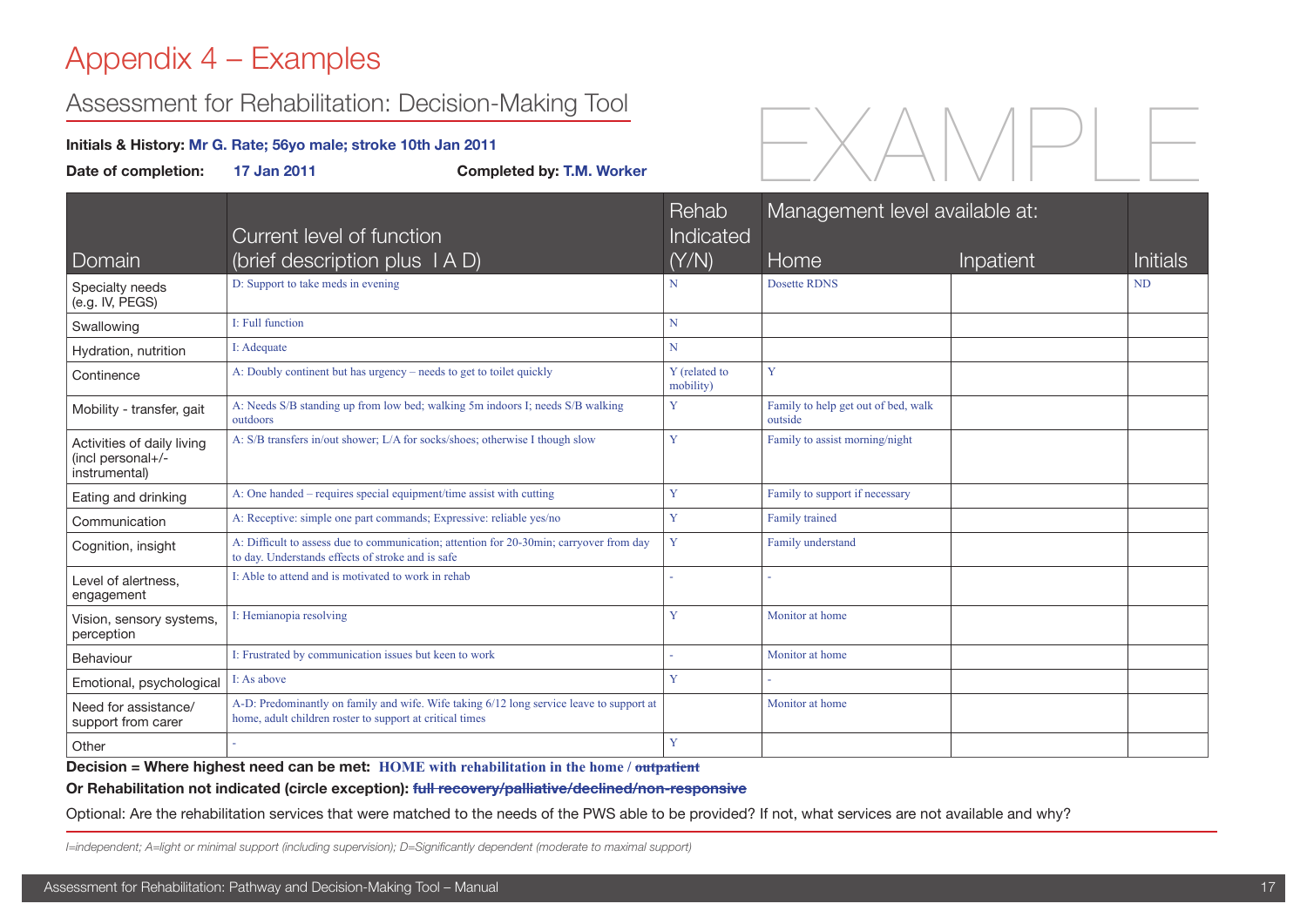

| Participation         |                                                                             |                                                                           |
|-----------------------|-----------------------------------------------------------------------------|---------------------------------------------------------------------------|
| consistent with       |                                                                             | Need for rehabilitation/intervention?                                     |
| <b>ICF Framework)</b> | Role/s pre-stroke                                                           | Y/N and if yes, plan?                                                     |
| Domestic              | Helped with cooking/cleaning<br>Serviced cars and did majority of gardening | $Y$ – incorporate raised bed gardening tasks in rehab                     |
| Vocational            | Accountant                                                                  | Y – incorporate book-keeping tasks in SP sessions                         |
| Recreational          | Classic car club member                                                     | Y – attend meetings, friends rostered to assist with transport and access |
| Social                | Local pub for Friday drinks                                                 | $N -$ able to resume attendance (light beer)                              |

| <b>Environment</b> | Pre-stroke (note barriers and facilitators)                                                                                                                                                                                         | Need for intervention?<br>Y/N and if yes, plan?                                           |
|--------------------|-------------------------------------------------------------------------------------------------------------------------------------------------------------------------------------------------------------------------------------|-------------------------------------------------------------------------------------------|
| Home               | Two storey house, bedroom upstairs; downstairs shower and toilet with guest bedroom<br>accessible.<br>Wife home for 6/12 LSL; family available on roster for respite<br>One stair to backdoor; front door no steps. Shed accessible | Y – needs rails in downstairs toilet and bathroom; pole for bed; ramp +rail for backdoor. |
| Extended           | Car club rooms two steps; car park 5m from room.<br>Local $pub - accessible$<br>Accountancy firm - accessible                                                                                                                       | N - but monitor and instigate plan as necessary                                           |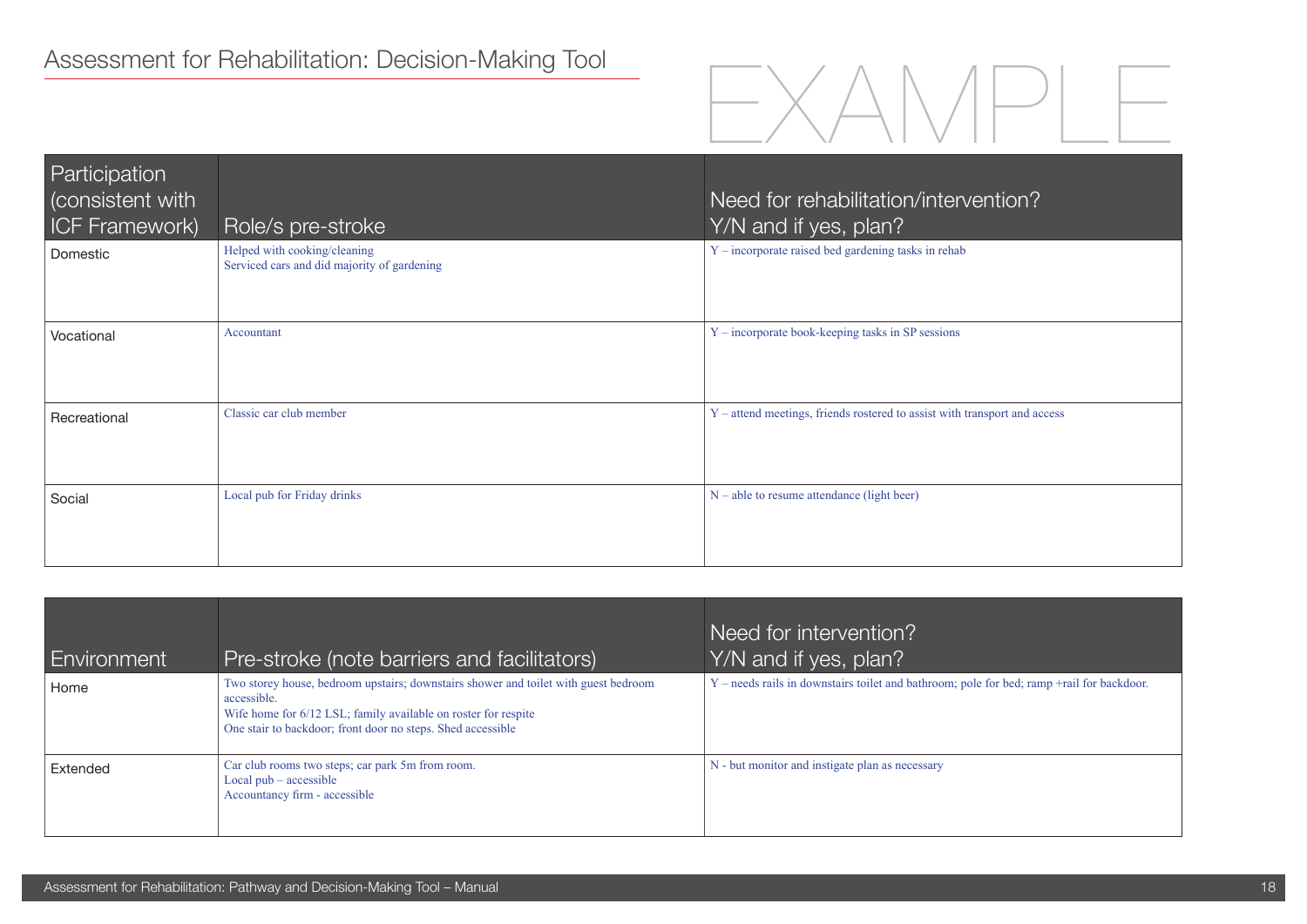## Assessment for Rehabilitation: Decision-Making Tool

#### **Initials & History: Mr D.Rowsy; 88yo; stroke Dec 28 2010.**

Date of completion: 17 Jan 2011 Completed by: T.M. Worker



|                                                                  | Current level of function                                                                                               | Rehab<br>Indicated | Management level available at: |                           |                 |
|------------------------------------------------------------------|-------------------------------------------------------------------------------------------------------------------------|--------------------|--------------------------------|---------------------------|-----------------|
| Domain                                                           | (brief description plus $(A D)$                                                                                         | (Y/N)              | Home                           | Inpatient                 | <b>Initials</b> |
| Specialty needs<br>(e.g. IV, PEGS)                               | D: Catheter (urodome)                                                                                                   | Y                  | <b>RDNS</b>                    |                           | <b>ND</b>       |
| Swallowing                                                       | D: unsafe unless intake modified Suspected aspirates on thin fluids if not prompted                                     | Y                  |                                |                           |                 |
| Hydration, nutrition                                             | A: Low fluid intake at times                                                                                            | Y                  |                                | Monitor                   |                 |
| Continence                                                       | D: Catheter as above                                                                                                    | Y                  | <b>RDNS</b>                    |                           |                 |
| Mobility - transfer, gait                                        | D: Lifter $+$ 2 people; wheelchair at all times                                                                         | Y                  |                                | Requires lifter           |                 |
| Activities of daily living<br>(incl personal+/-<br>instrumental) | D: Able to wash upper body with prompts; shower chair with arms for support; all else<br>dependent                      | Y                  |                                | 1-2 assist for all PADL   |                 |
| Eating and drinking                                              | A: Thickened fluids; eating single handed                                                                               | Y                  |                                | s/b all meals             |                 |
| Communication                                                    | A: Receptive: follows short conversations; slow to respond                                                              | Y                  | X                              |                           |                 |
| Cognition, insight                                               | D: Understands stroke and consequences; can attend for 5-10 min before becoming<br>drowsy                               | Y                  | X                              |                           |                 |
| Level of alertness.<br>engagement                                | D: Takes a moment to rouse; can attend for short bursts; once fully awake is keen to work                               |                    |                                | $\boldsymbol{\mathrm{X}}$ |                 |
| Vision, sensory systems,<br>perception                           | I: NAD                                                                                                                  |                    | X                              |                           |                 |
| Behaviour                                                        | A: As above $-$ can seem passive                                                                                        |                    | X                              |                           |                 |
| Emotional, psychological                                         | A: As above                                                                                                             |                    | X                              |                           |                 |
| Need for assistance/<br>support from carer                       | Lives alone – supportive neighbor/friend Daughter has 3 small children – only able to pop<br>in for short visits weekly |                    |                                |                           |                 |
| Other                                                            |                                                                                                                         |                    |                                |                           |                 |

#### **Decision = Where highest need can be met: INPATIENT**

**Or Rehabilitation not indicated (circle exception): full recovery/palliative/declined/non-responsive**

Optional: Are the rehabilitation services that were matched to the needs of the PWS able to be provided? If not, what services are not available and why?

*I=independent; A=light or minimal support (including supervision); D=Significantly dependent (moderate to maximal support)*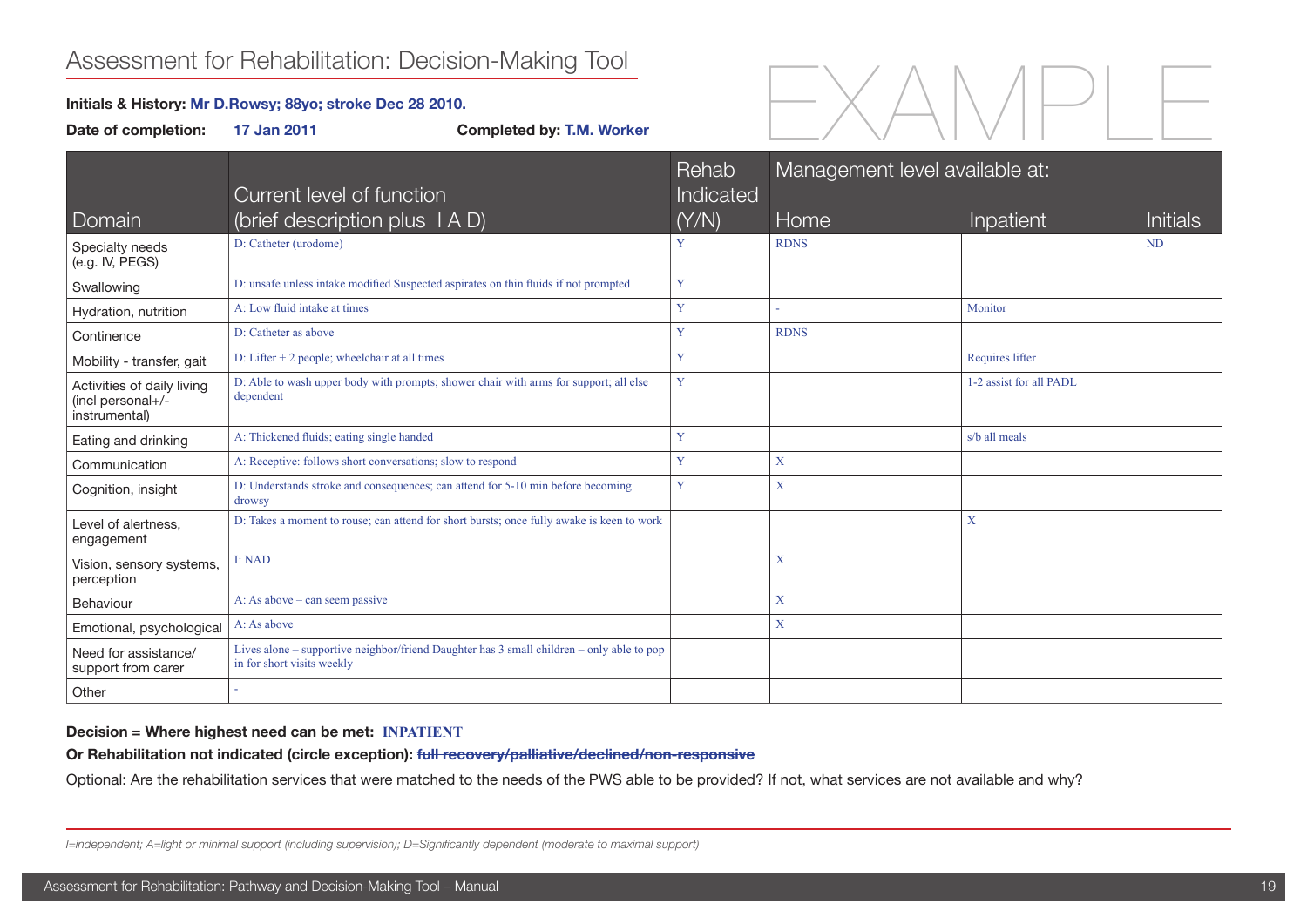

| Participation<br>Consistent with<br><b>ICF Framework)</b> | Role/s pre-stroke                                              | Need for rehabilitation/intervention?<br>Y/N and if yes, plan? |
|-----------------------------------------------------------|----------------------------------------------------------------|----------------------------------------------------------------|
| Domestic                                                  | Looked after own home etc had weekly cleaner and MoW           | Y - consider alternate housing arrangement                     |
| Vocational                                                | Retired merchant sailor                                        | N                                                              |
| Recreational                                              | Playing cards with neighbor                                    | Y- encourage neighbor to resume card night in centre           |
| Social                                                    | Had given up driving and used taxis to get to RSL once a month | monitor                                                        |

| Environment | Pre-stroke (note barriers and facilitators)                                                                         | Need for intervention?<br>Y/N and if yes, plan? |
|-------------|---------------------------------------------------------------------------------------------------------------------|-------------------------------------------------|
| Home        | Small cottage with courtyard garden; accessible all rooms.                                                          | Y- monitor during inpatient rehabilitation      |
| Extended    | Neighbour's house has one step up front door; bathroom accessible to WC.<br>RSL accessible with appropriate toilet. |                                                 |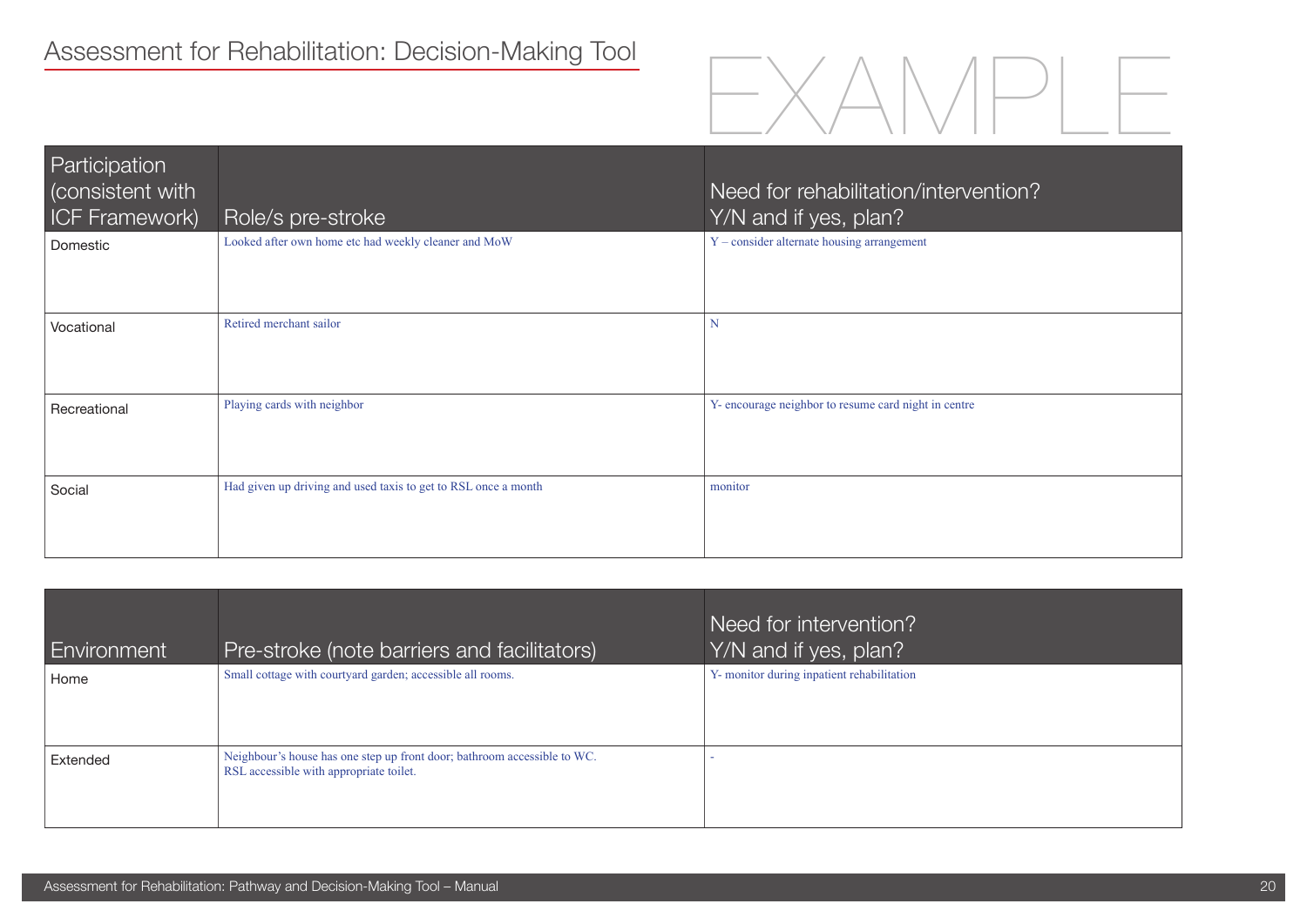## Appendix 5 – Generic rehabilitation plan

Anywhere hospital Multi-disciplinary Rehabilitation Plan

DATE : \_\_\_\_ / \_\_\_\_ / \_\_\_\_

|            | <b>Place Patient ID sticker here</b> |               |  |
|------------|--------------------------------------|---------------|--|
| Name:      |                                      |               |  |
|            |                                      |               |  |
| Goals kev: | $A=$ achieved                        | $O =$ onaoina |  |

N = nil progress, new goal OR

Reason for Rehab (Impairment Code): \_\_\_ / \_\_\_ / \_\_\_ Expected LOS: \_\_ / \_\_ / \_\_\_ Date of admission:  $\qquad$  /  $\qquad$  /  $\qquad$  Expected D/C date:  $\qquad$  /  $\qquad$  /

| Date | Rehabilitation Issue<br>(Activity limitation/<br>participation restriction) | <b>Rehabilitation Goal</b> | Intervention | By when?<br>Person/s responsible |
|------|-----------------------------------------------------------------------------|----------------------------|--------------|----------------------------------|
|      |                                                                             |                            |              |                                  |
|      |                                                                             |                            |              |                                  |
|      |                                                                             |                            |              |                                  |
|      |                                                                             |                            |              |                                  |
|      |                                                                             |                            |              |                                  |
|      |                                                                             |                            |              |                                  |
|      |                                                                             |                            |              |                                  |
|      |                                                                             |                            |              |                                  |
|      |                                                                             |                            |              |                                  |
|      |                                                                             |                            |              |                                  |

Leave Days: Y/N if Y \_\_\_\_/ \_\_\_\_\_ ; \_\_\_\_/ \_\_\_\_\_ ; \_\_\_\_/ \_\_\_\_\_ ; \_\_\_\_/ \_\_\_\_\_ ; \_\_\_\_/ \_\_\_\_\_\_ ;

Complications interfering in rehab program? Y/N if Y what for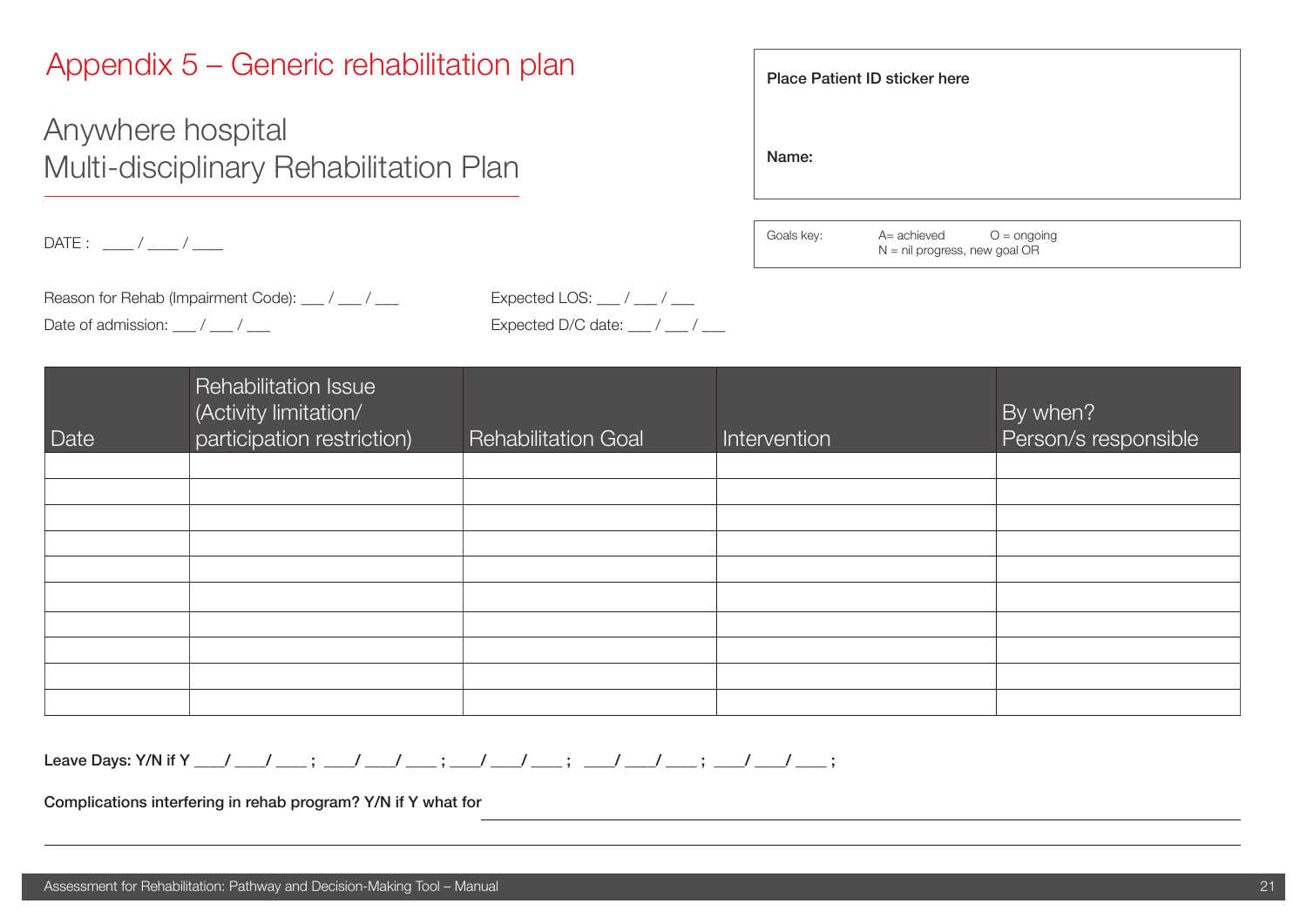Suspensions in rehab program? Y/N if Y from  $\frac{1}{2}$   $\frac{1}{2}$  to  $\frac{1}{2}$ 

| Date | Rehabilitation Issue<br>(Activity limitation/<br>participation restriction) | <b>Rehabilitation Goal</b> | Intervention | By when?<br>Person/s responsible |
|------|-----------------------------------------------------------------------------|----------------------------|--------------|----------------------------------|
|      |                                                                             |                            |              |                                  |
|      |                                                                             |                            |              |                                  |
|      |                                                                             |                            |              |                                  |
|      |                                                                             |                            |              |                                  |
|      |                                                                             |                            |              |                                  |
|      |                                                                             |                            |              |                                  |
|      |                                                                             |                            |              |                                  |
|      |                                                                             |                            |              |                                  |
|      |                                                                             |                            |              |                                  |
|      |                                                                             |                            |              |                                  |
|      |                                                                             |                            |              |                                  |
|      |                                                                             |                            |              |                                  |
|      |                                                                             |                            |              |                                  |
|      |                                                                             |                            |              |                                  |
|      |                                                                             |                            |              |                                  |

<u> 1980 - John Sterling van de Fryske kalender († 1908)</u>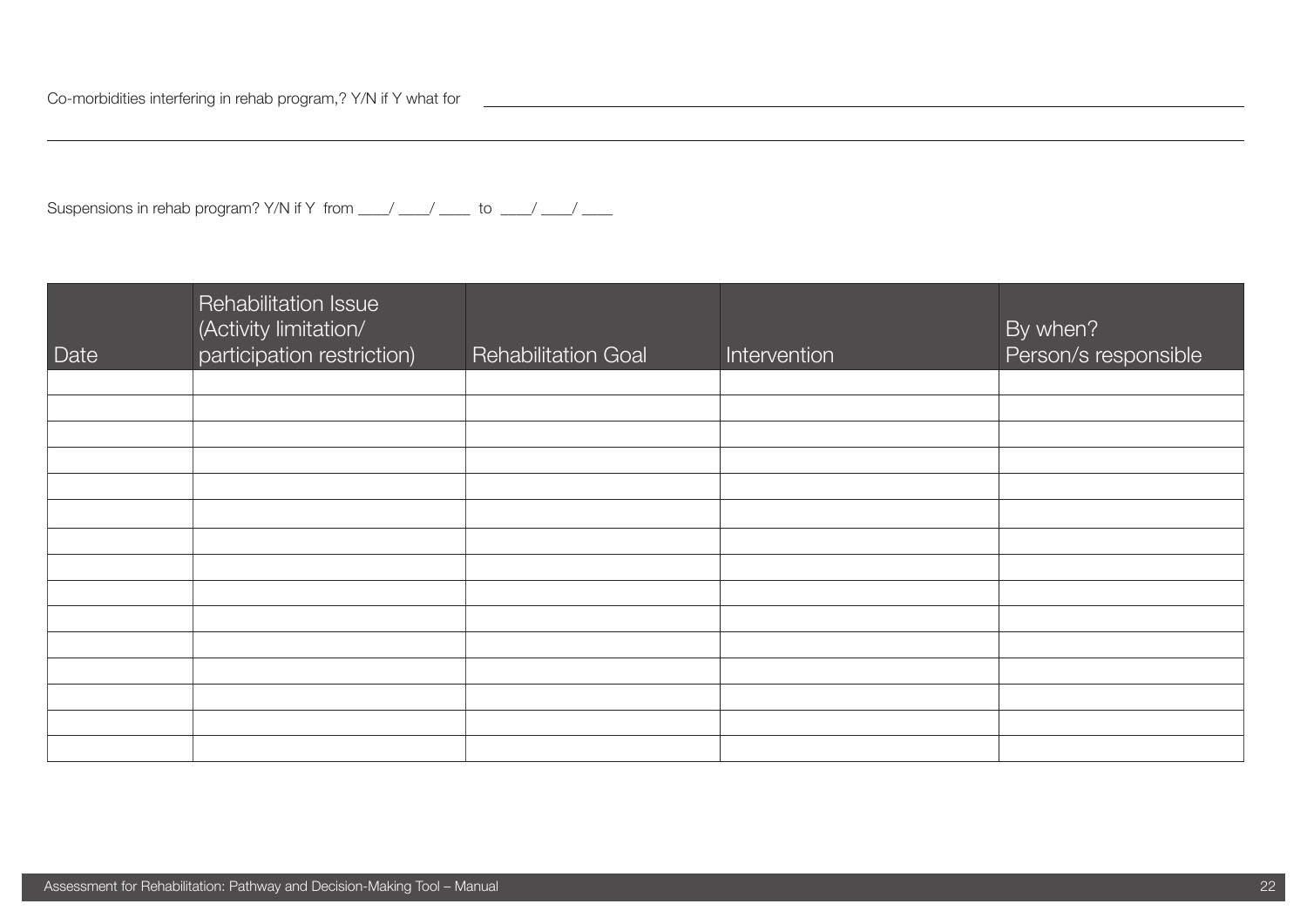# Frequently asked questions

### **Question 1**

There is no upper limb domain. I'm unsure why this has been omitted when other common impairments are listed. I think it is a strong indicator for the need for rehab – this is supported by the number of upper limb (UL) interventions recommended in the NSF *Clinical Guidelines for Stroke Management*. I concede UL impairment alone rarely justifies inpatient rehab where sufficient homebased support is available (however neither would some communication/cognitive issues, yet they are specified domains). But certainly home-based/outpatient rehab would be required for UL therapy. I also don't think UL impairment would necessarily be picked up in the ADL domain, as many people would use compensatory strategies/equipment to manage ADLs one-handed.

#### *Answer*

We have kept the domains patient focussed, i.e. functions that are meaningful to them. 'Upper limb function' may not be particularly meaningful to the person with stroke (PWS). You may need to think of further defining ADLs to cover this. The equivalent would be if the physios want to have lower limb function instead of mobility (i.e. walking). Upper limb is not an impairment. This is not a replacement for an occupational therapy (OT) assessment, it is a patient-centred tool and is not a rehabilitation assessment; it is an assessment FOR rehabilitation.

### **Question 2**

Regarding time frame for completion – on the first page of the explanatory notes, it is suggested the meeting to complete the document should be within 1–2 weeks of admission. Over the page, under 'Current level of function', it states this should describe function at the time of assessment for rehabilitation. The latter time frame may be considerably later than 1–2 weeks post admission. Maybe this should be clarified?

### *Answer*

Feedback from the pilot suggests the tool should be completed possibly at the 48-hour mark and certainly within the first week. If the patient stay is longer, then the tool can be updated (for example at ward rounds or team meetings).

### **Question 3**

We are unlikely to have a family meeting within 1-2 weeks of admission. Staffing limitations and short admission stays would make this inconsistent and perhaps rare. Case conference could be an alternative forum for completion, but this may not allow sufficient time to complete the tool with detail. It would also obviously lack family input. Failing this, individual team members could perhaps complete sections; if this were the case, perhaps discipline-specific sections would be helpful.

### *Answer*

Yes, we know this is a big ask, but it is in the recommendations and we are being aspirational. We anticipate individual team members will fill in sections and then one will collate +/- a meeting. There is strong consensus we do not go down discipline lines. As mentioned, this is patient focussed not health worker focussed.

### **Question 4**

My concerns are around the impact on the allied health staff here and what changes we will need to make to current processes.

#### *Answer*

We hope no major changes – just collating your thoughts/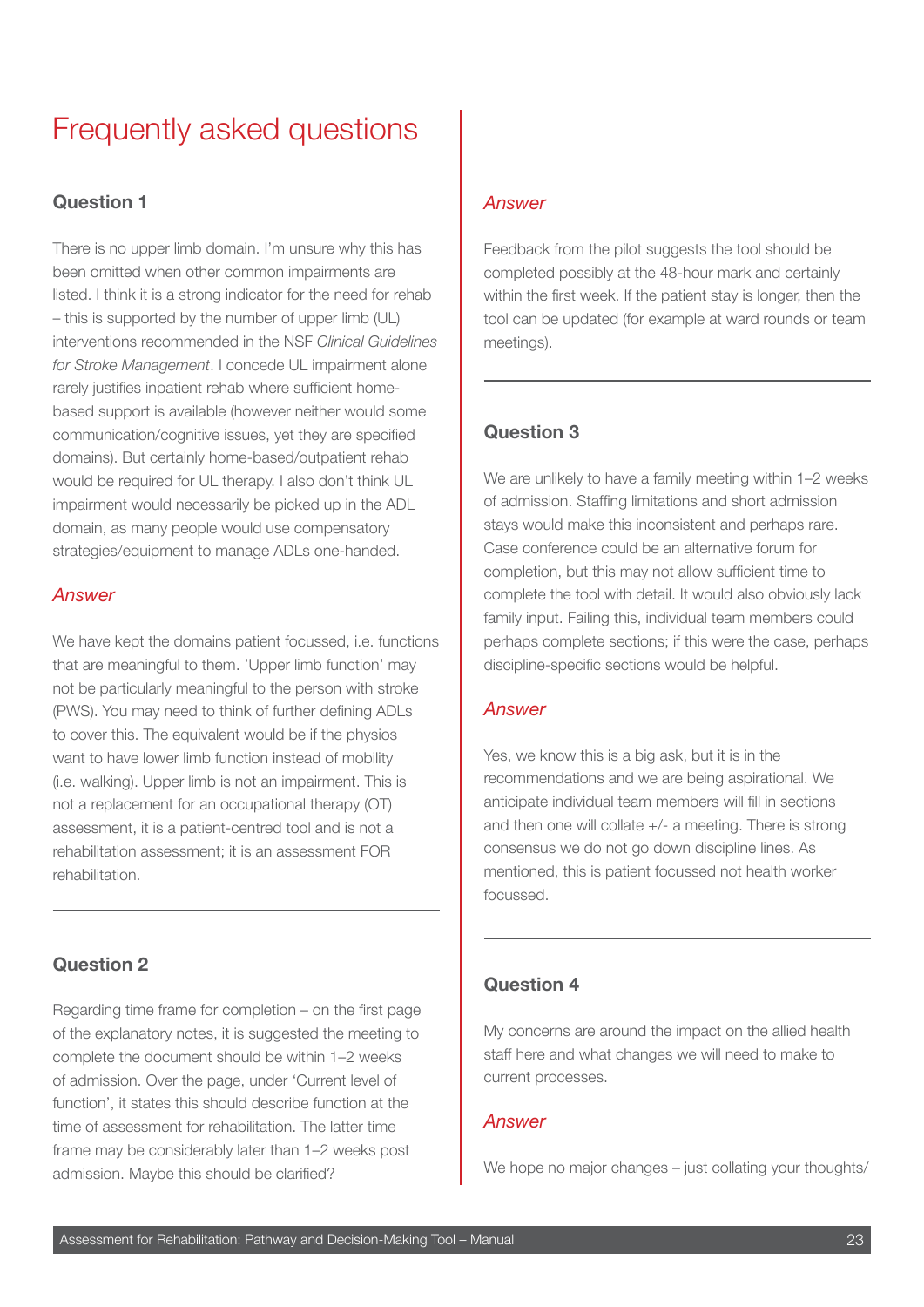observations in one place. We are hoping for most sites it won't require major changes, rather it will help make things more consistent, inclusive and streamlined.

### **Question 5**

We routinely have team meetings twice a week between nursing, medical and allied health, but the whole team is not always present with the patient/family at once, i.e. might be just medical or just allied health etc. Can we collect the information needed at the team meeting/case conference after the preferences are gathered from the patient?

### *Answer*

Yes

### **Question 6**

Documentation looks bulky in addition to current clinical practice, documentation etc and I appreciate you are collecting feedback on ease of use and time required at the end. Do you have a preference on how/when the information is gathered?

### *Answer*

We would like to find out the best ways for teams to gather this information It should be a one pager only. We imagine one person taking responsibility for either collecting the information and plugging in or passing it around to team members to complete. Yes, the evaluation will take time, but feedback supports the process becomes very quick and efficient after the first few times.

### **Question 7**

We currently collect functional independence measure (FIM) at case conference twice a week and the domains listed in the tool generally align with those. Do you have a directive regarding who fills in what domain or can it be team orientated like FIM data collection?

#### *Answer*

Yes team oriented. It is great that things align.

### **Question 8**

What are your outcome measures? How will you determine if this tool is useful?

### *Answer*

We haven't stipulated any particular ones for people to use within this tool (we felt we were already 'dictating' enough). In future, we would like to broaden the project to consider recommending some common measures for use across the country in our aim for consistency of stroke care. This will be controversial no doubt because everyone has their favourites. If you are interested in being part of the future discussion, we would really welcome your input.

### **Question 9**

I am worried about the paradigm which says everyone will be deemed suitable for rehab except for the stated exceptions. So the person with pre-morbid dementia, multiple co-morbidities, severe stroke, no home supports etc. will be presumed okay for rehab? Is a covert aim (possibly laudable) to show a need for increased staffing and funding and beds to allow provision of service for these challenging patients? Is the expectation that length of stay should be adjusted accordingly?